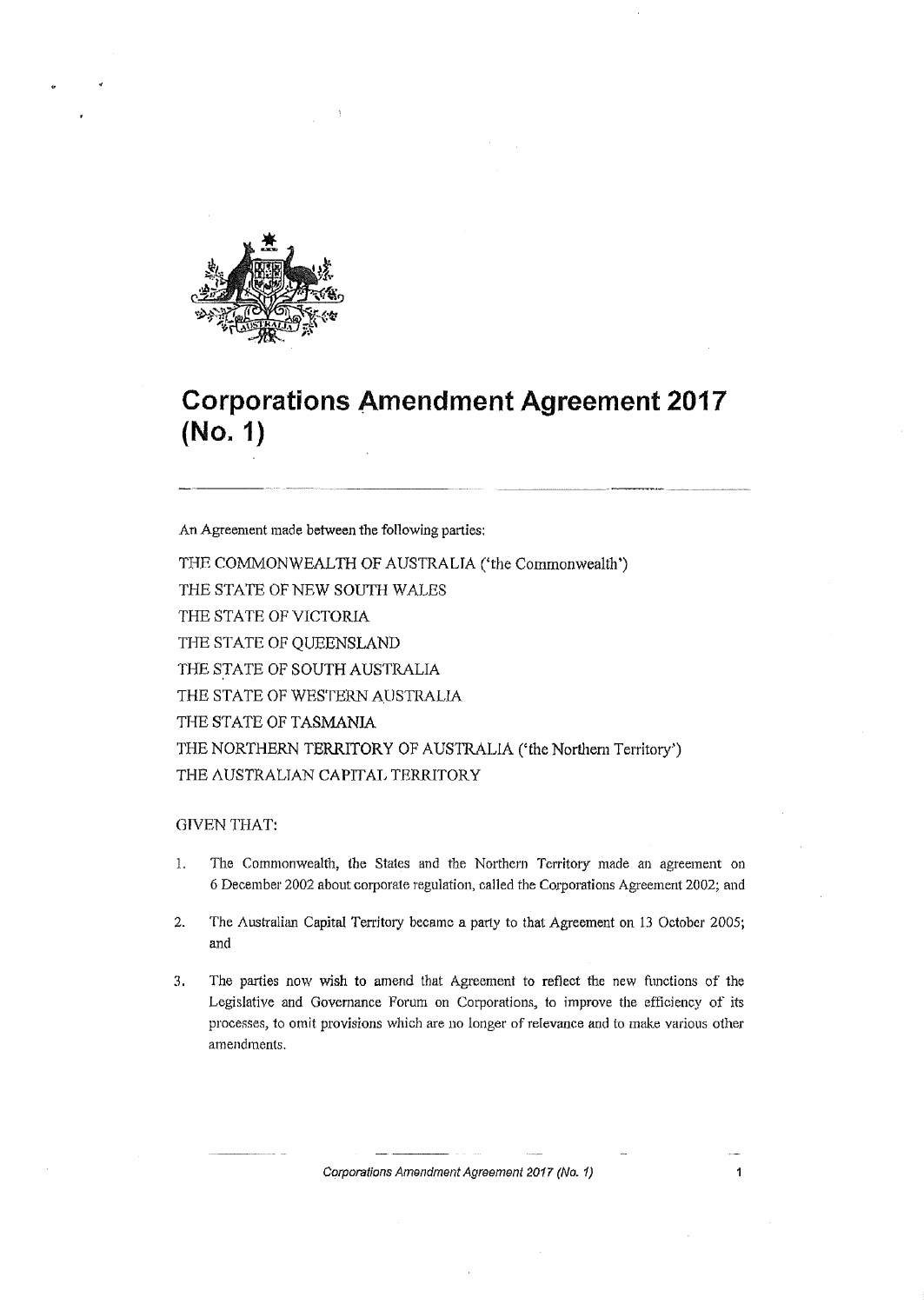#### IT IS AGREED THAT:

- J. This agreement comes into operation on:
	- (a) if this agreement is signed for all of the parties on the same date—that date; or
	- (b) in any other case-the date that it is signed for the last party to sign it.
- 2. The Corporations Agreement 2002, as amended by the Corporations Amendment Agreement 2005 (No. 1), is amended in accordance with Schedules 1 to 3.
- 3. The amendments in Schedule 1 commence on the date this agreement comes into operation.
- 4. The amendments in Schedule 2 only commence if all parties agree to terms of a concessional fees agreement for the purpose of those amendments (that is, the amendments are subject to agreement being reached on a new framework for concessional access to certain documents and records). The amendments commence on the date that agreement comes into operation.
- 5. The amendments in Schedule 3 commence on the date the repeal of Part 9 of the *Australian Securities and Investments Commission Act 2001* takes effoct (that is, upon the abolition of the Corporations and Markets Advisory Committee).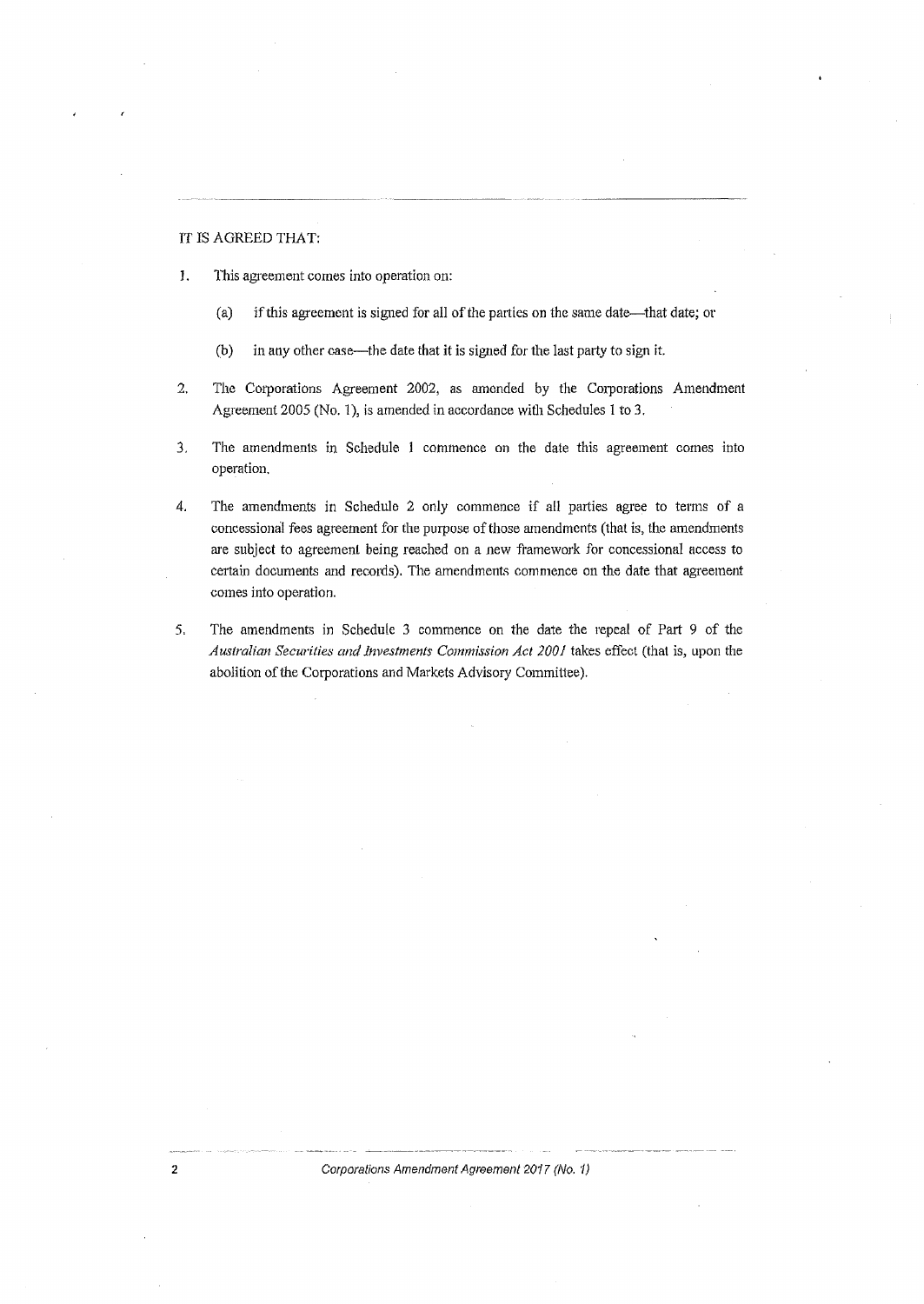Signed for and on behalf of the

*Commonwealth of Australia by* 

Senator The Honourable James McGrath Assistant Minister lo the Piime Minister of the Commonwealth or Australia

Date:  $\sqrt{7} \cdot 5.77$ 

Signed for and on behalf of the **State of New South Wales by** 

The Honourable Gladys Berejiklian MP Premier of the State of New South Wales Date:  $8/6/201$ 

Signed for and on behalf of the **State of Queensland by** 

Signed for and on behalf of the *State of Victoria by* 

The Honourable Daniel Andrews MP Premier of the Stale of Victoria Date:

Signed for and on behalf of the *State ofWestem Austmlia* by

The Honourable Anuastacia Palaszezuk MP Premier of the State of Queensland Date:

Signed for and on behalf of the *State ofSouth A ustmlio hy* 

The Honourable Jay Weatherill MP Premier of the State of South Australia Date:

Signed for and on hehalf of the *Australian Capital Territory by* 

Mr Andrew Barr MLA Chief Minister of the Australian Capital Territory

لانتخاب

Date:

The Honourable Mark McGowan MLA Premier of the State of Western Australia

Date:

Signed for and on hehalf of the *State of Tasmania hy* 

The Honourable Will Hodgman MP Premier of the State of Tasmania Date:

Signed for and on hehalf of the *Northern Territory by* 

The Hon Michael Gunner MLA Chief Minister of the Northern Territory of Australia

Date: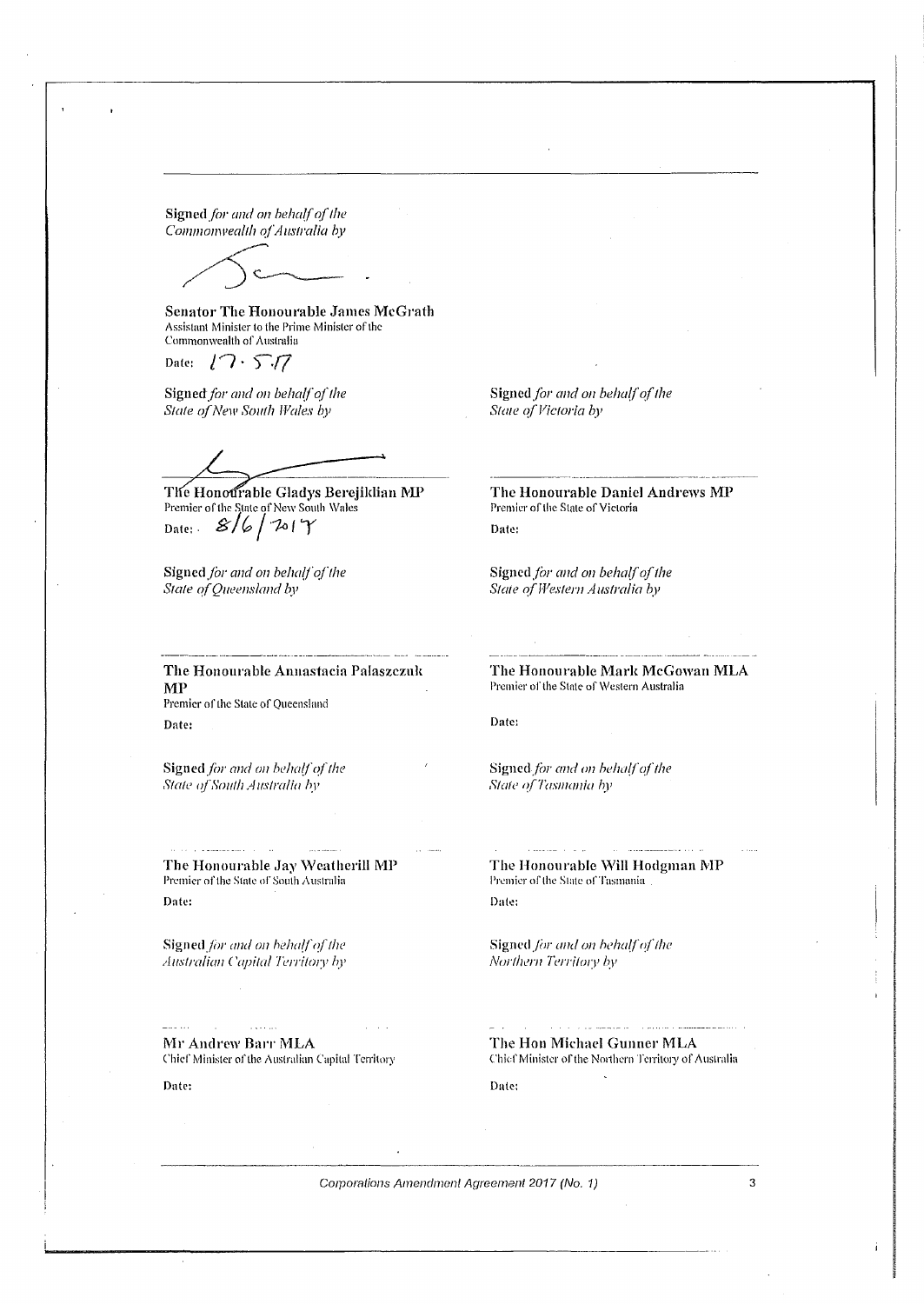Signed for and on behalf of the *Commonwealth a/Australia* by

The Honourable Malcolm Turnbull MP Prime Minister of the Commonwealth of Australia Date:

Signed for and on behalf of the *State ofNew South Wales by* 

The Honourable Gladys Berejiklian MP Premier of the State of New South Wales Date:

Signed for and on behalf of the *State of Queensland by* 

----·-----·----- The Honourable Annastacia Palaszczuk MP Premier of the State of Queensland Date:

Signed *for and on behalf of the State ofSouth Australia by* 

Premier of the State of South Australia

Signed *for and on behalfofthe Australian Capital Territory by*  Signed for and on behalf of the State of Victoria by

The Honour the Daniel Andrews MP Date: 31 MAY 2017 Premier of the State of Victoria<sup>®</sup>

Signed *for and on behalfofthe State ofWestern Australia by* 

The Honourable Mark McGowan MLA Premier of the State of Western Australia

Date:

Signed for and on behalf of the *State ofTasmania by* 

The Honourable Jay Weatherill MP The Honourable Will Hodgman MP Premier of the State of Tasmania Date:

> Signed *for and on behalfofthe Northern Territ01y by*

Mr Andrew Barr MLA Chief Minister of the Australian Capital Territory The Hon Michael Gunner MLA Chief Minister of the Northern Territory of Australia

Date:

Corporations Amendment Agreement 2017 (No. 1) 3

Date:

Date: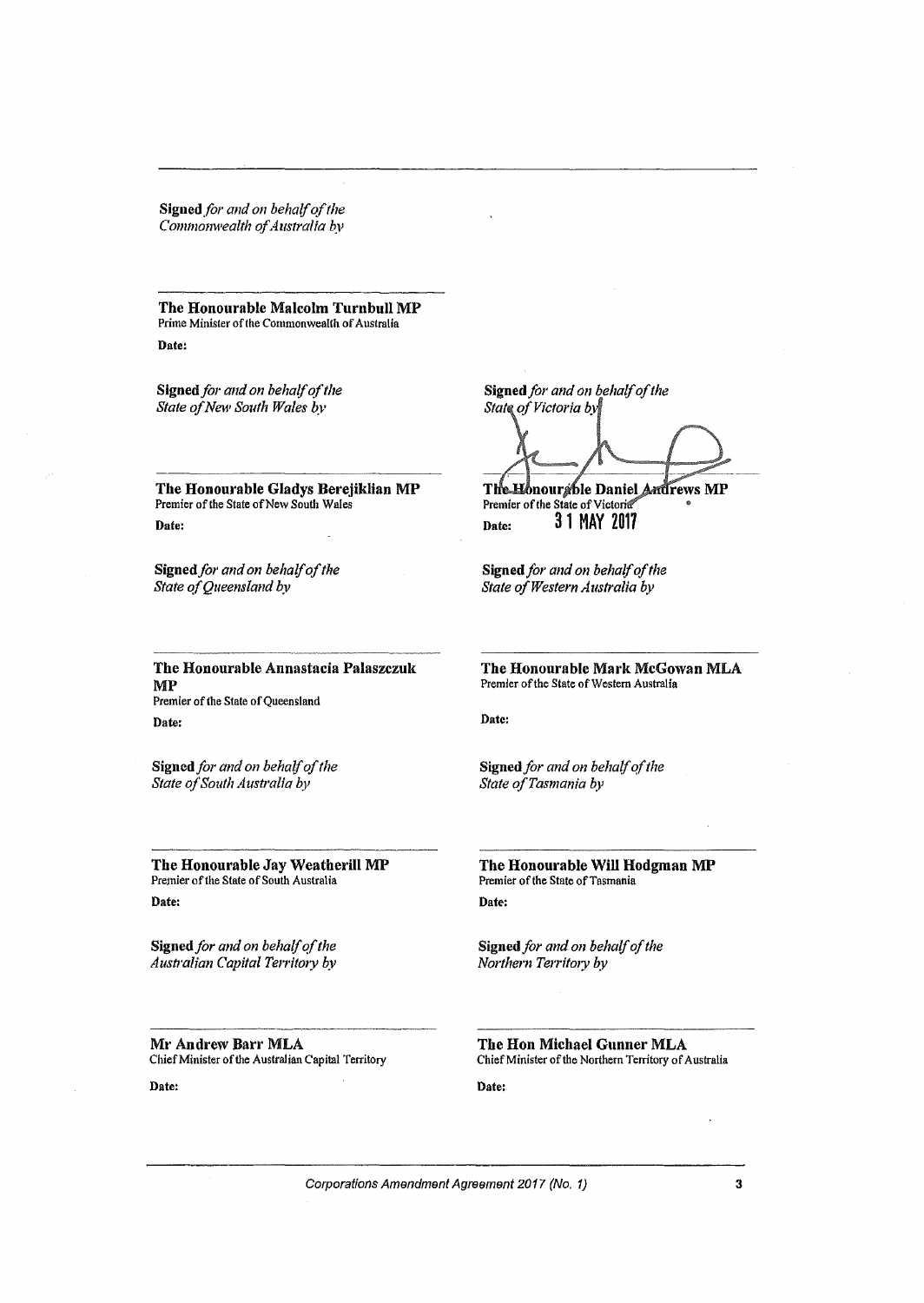Signed for and on behalf of the *Commonwealth ofAustralia by* 

Senator The Honourable James McGrath Assistant Minister to the Prime Minister of the Commonwealth of Australia

Date:  $17.5.17$ 

Signed for and on behalf of the *State ofNew South Wales by* 

Signed for and on behalf of the **State of Victoria by** 

The Honourable Gladys Berejildian MP Premier of the State of New South Wales Date:

Signed for and on behalf of the *State of Queensland by* 

The Honourable Annastacia Palaszczuk MP

Premier of the State of Queensland<br>Date:  $\begin{array}{c} \boxed{3} \\ \boxed{7} \\ \boxed{0} \end{array}$ 

Signed for and on behalf of the *State ofSouth Australia by* 

The Honourable Jay Weatherill MP Premier of the State of South Australia Date:

Signed for and on behalf of the *Australian Capital Territory by* 

Mr Andrew Barr MLA Chief Minister of the Australian Capital Territory

Date:

The Honourable Daniel Andrews MP Premier of the State of Victoria

Date:

Signed *for and on behalf of the State ofWestern Australia by* 

The Honourable Mark McGowan MLA Premier of the State of Western Australia

Date:

Signed *for and on behalf of the State ofTasmania by* 

The Honourable Will Hodgman MP Premier of the State of Tasmania Date:

Signed *for and on behalf of the Northern Territory by* 

The Hon Michael Gunner MLA Chief Minister of the Northern Territory of Australia

Date: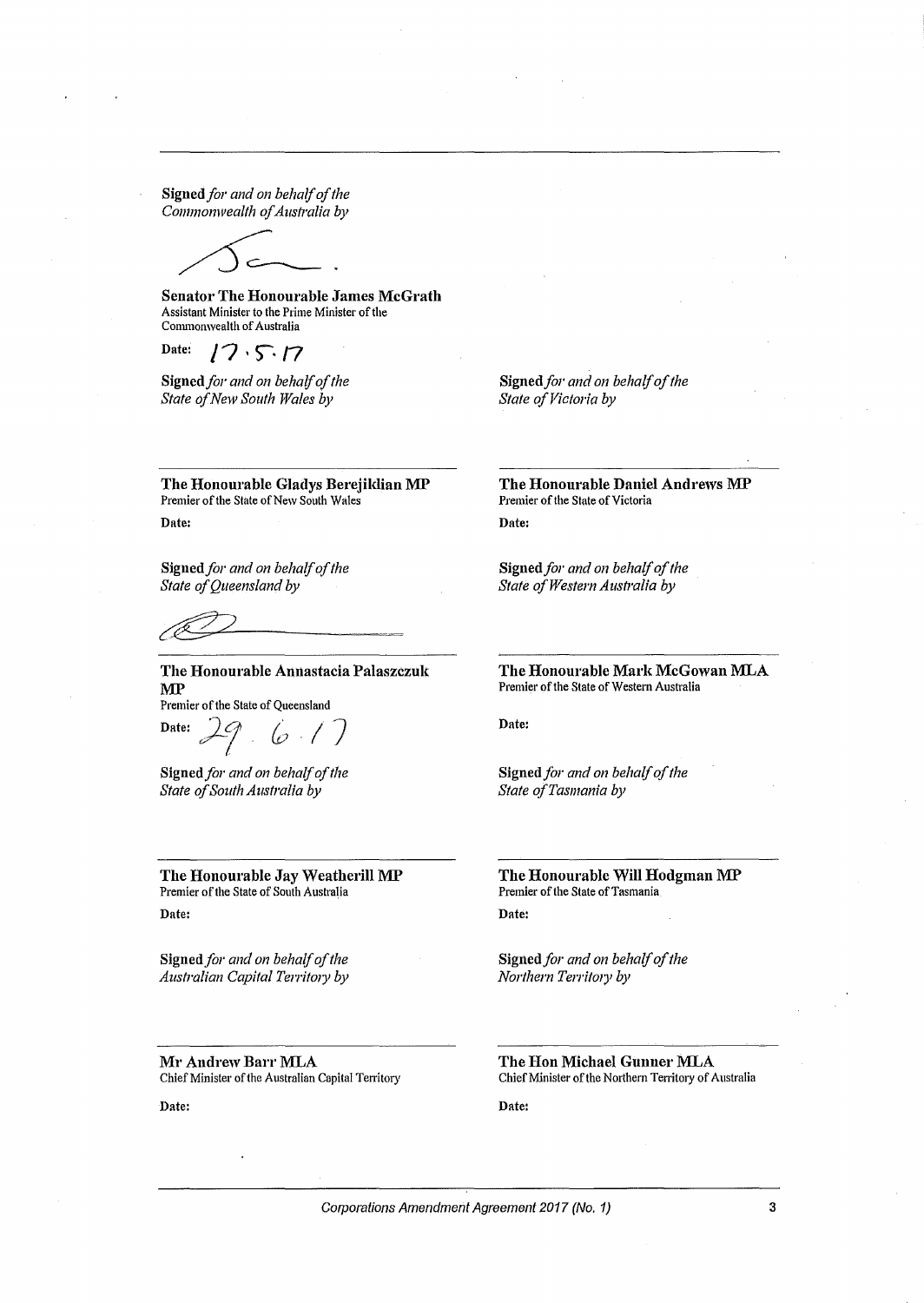Signed for and on behalf of the *Commonwealth of Australia by* 

Senator The Honourable James McGrath Assistant Minister to the Prime Minister of the Commonwealth of Australia

Date:  $17.5 - 17$ 

Signed for and on behalf of the *State ofNew South Wales by* 

Signed for and on behalf of the **State of Victoria by** 

The Honourable Gladys Berejildian MP Premier of the State of New South Wales Date:

Signed *for and on behalf of the* State of Queensland by

The Honourable Daniel Andrews MP Premier of the State of Victoria Date:

Signed for and on behalf of the *State ofWestern Australia by* 

The Honourable Annastacia Palaszczuk MP Premier of the State of Queensland

Date:

Signed for and on behalf of the *State of South Australia by* 

The Honourable Jay Weatherill MP Premier of the State of South Australia Date:  $1/26/17$ 

Signed for and on behalf of the *Australian Capital Territory by* 

Mr Andrew Barr MLA Chief Minister of the Australian Capital Territory

Date:

The Honourable Mark McGowan MLA Premier of the State of Western Australia

Date:

Signed *for and on behalf of the State ofTasmania by* 

The Honourable Will Hodgman MP Premier of the State of Tasmania Date:

Signed for and on behalf of the *Northern Territory by* 

The Hon Michael Gunner MLA Chief Minister of the Northern Territory of Australia

Date: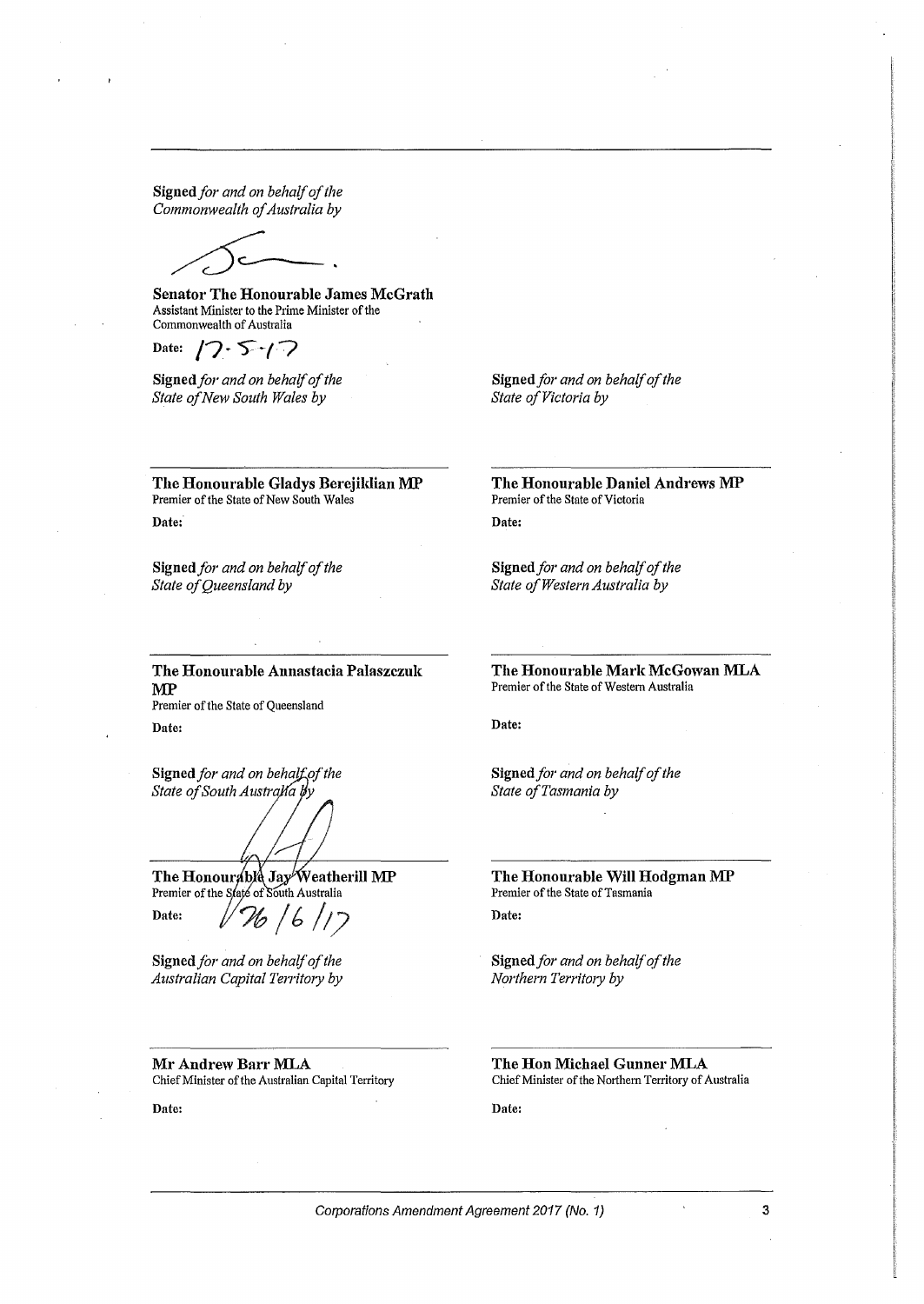Signed *for and on behalf of the Commonwealth ofAustralia by* 

Senator The Honourable James McGrath Assistant Minister to the Prime Minister of the Commonwealth of Australia

Date:  $17.5 - 17$ 

Signed for and on behalf of the *State ofNew South Wales by* 

Signed for and on behalf of the *State of Victoria by* 

The Honourable Gladys Berejildian MP Premier of the State of New South Wales Date:

Signed for and on behalf of the State of Queensland by

The Honourable Annastacia Palaszczuk MP

Premier of the State of Queensland Date:

Signed *for and on behalf of the State ofSouth Australia by* 

The Honourable Jay Weatherill MP Premier of the State of South Australia Date:

Signed for and on behalf of the *Australian Capital Territory by* 

Mr Andrew Barr MLA Chief Minister of the Australian Capital Territory

Date:

The Honourable Daniel Andrews MP Premier of the State of Victoria Date:

Signed for and on behalf of the *State ofWestern Australia by* 

Signed for and on behalf of the<br>State of Western Australia by<br> $\bigcup_{\text{true}}$   $\bigcup_{\text{true}}$   $\bigcup_{\text{true}}$   $\bigcup_{\text{true}}$   $\bigcup_{\text{true}}$   $\bigcup_{\text{true}}$   $\bigcup_{\text{true}}$   $\bigcup_{\text{true}}$   $\bigcup_{\text{true}}$   $\bigcup_{\text{true}}$   $\bigcup_{\text{true}}$   $\bigcup_{\text{true}}$   $\bigcup_{\text{true}}$   $\big$ 

Premier of the State of Western Australia

 $16.6.17$ Date:

Signed for and on behalf of the State of Tasmania by

The Honourable Will Hodgman MP Premier of the State of Tasmania Date:

Signed *for and on behalf of the Northern Territ01y by* 

The Hon Michael Gunner MLA Chief Minister of the Northern Territory of Australia

Date: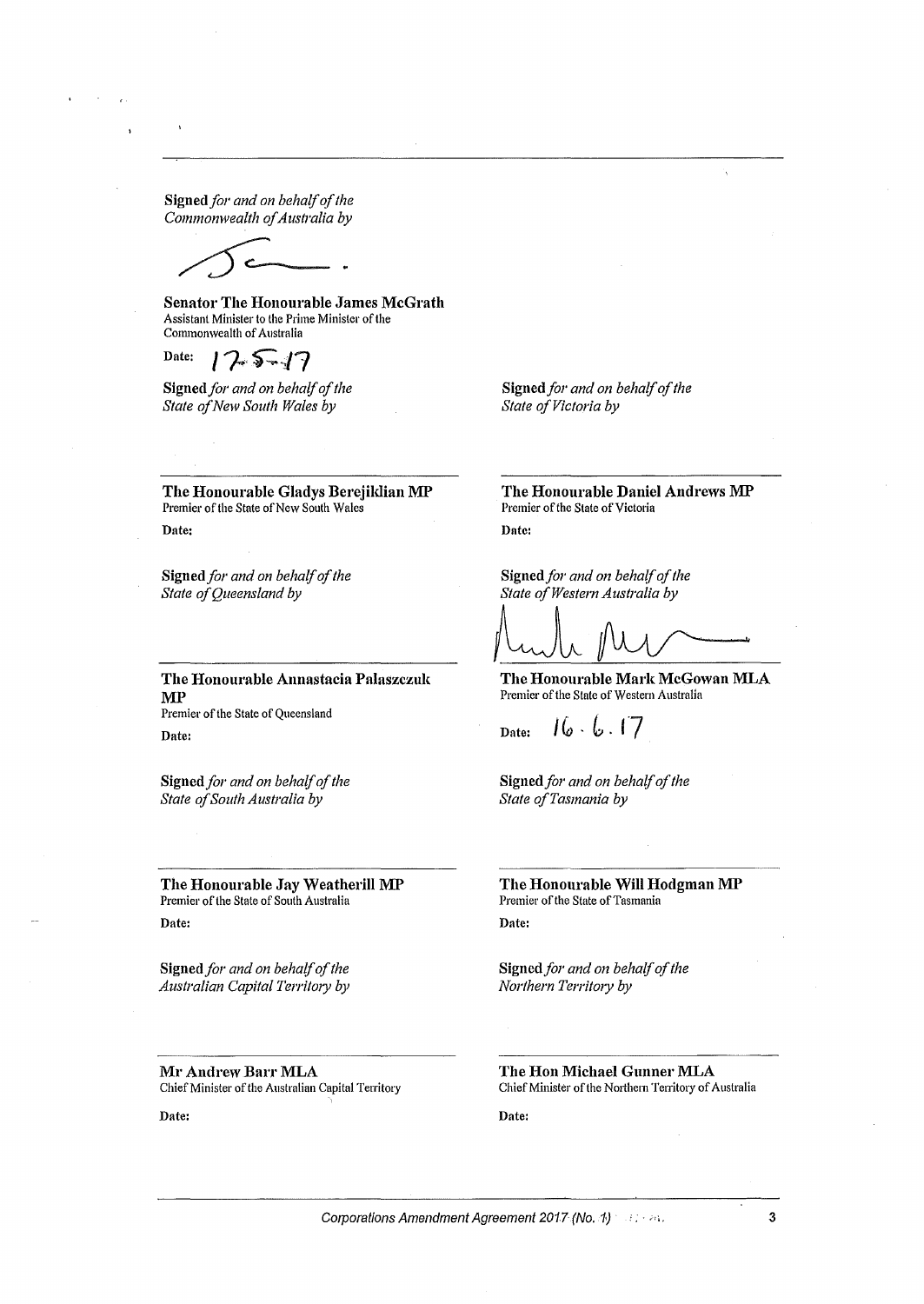Signed *for and on behalf of the* Commonwealth of Australia by

Senator The Honourable James McGrath Assistant Minister to the Prime Minister of the Commonwealth of Australia

Date:  $1/2$ ,  $5/7$ 

Signed for and on behalf of the *State ofNew South Wales* by

Signed for and on behalf of the *State of Victoria by* 

The Honourable Gladys Berejiklian MP Premier of the State of New South Wales Date:

Signed for and on behalf of the State of Queensland by

The Honourable Daniel Andrews MP Premier of the State of Victoria Date:

Signed for and on behalf of the *State ofWesternAustralia by* 

The Honourable Annastacia Palaszczuk MP Premier of the State of Queensland Date:

Signed for and on behalf of the *State ofSouth Australia by* 

The Honourable Jay Weatherill MP Premier of the State of South Australia Date:

Signed for and on behalf of the *Australian Capital Territory by* 

Mr Andrew Barr MLA Chief Minister of the Australian Capital Territory

Date:

The Honourable Mark McGowan MLA Premier of the State of Western Australia

Date:

Signed*for and on behalfofthe State ofTasmania by* 

*/-}{J*<sup>11</sup>~f-J2

The Honourable Will Hodgman MP Premier of the State of Tasmania Date:

Signed for and on behalf of the *Northern Territory by* 

The Hon Michael Gunner MLA Chief Minister of the Northern Territory of Australia

Date: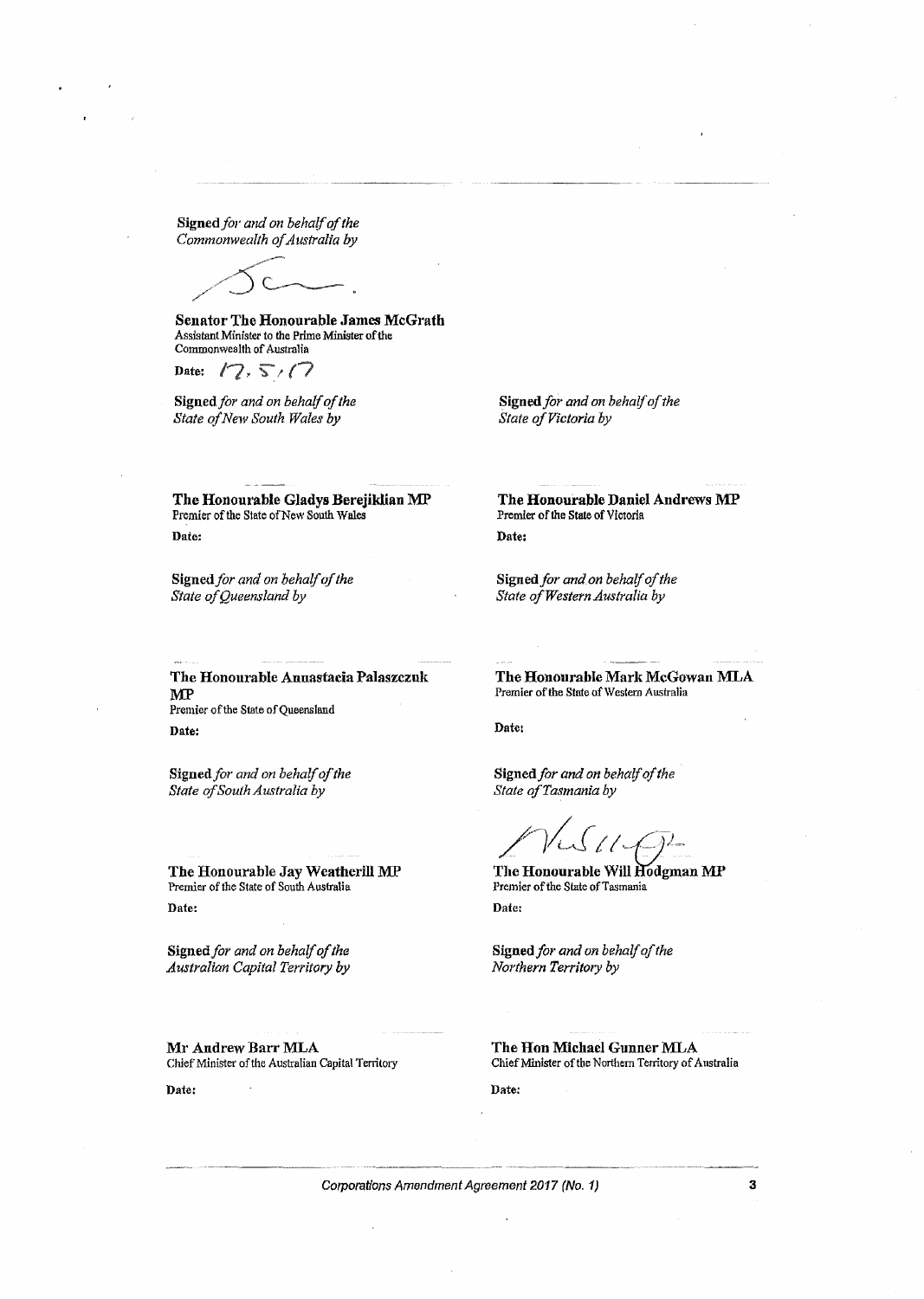Signed for and on behalf of the Commonwealth of Australia by

The Honourable Malcolm Turnbull MP Prime Minister of the Commonwealth of Australia Date:

Signed *for and on behalfofthe State ofNew South Wales by* 

Signed for and on behalf of the *State of Victoria by* 

The Honourable Gladys Berejiklian MP Premier of the State of New South Wales Date:

Signed for and on behalf of the State of Queensland by

The Honourable Daniel Andrews MP Premier of the State of Victoria Date:

Signed for and on behalf of the *State ofWestern Australia by* 

The Honourable Annastacia Palaszczuk MP Premier of the State of Queensland Date:

Signed for and on behalf of the *State ofSouth Australia by* 

The Honourable Jay Weatherill MP Premier of the State of South Australia Date:

Signed for and on behalf of the *Australian Capital Territory by* 

Mr Andrew Barr MLA Chief Minister of the Australian Capital Territory

Date: 30.5, 2017

The Honourable Mark McGowan MLA Premier of the State of Western Australia

Date:

Signed *for and on behalfofthe State ofTasmania by* 

The Honourable Will Hodgman MP Premier of the State of Tasmania Date:

Signed for and on behalf of the *Northern Territory by* 

The Hon Michael Gunner MLA Chief Minister of the Northern Territory of Australia

Date: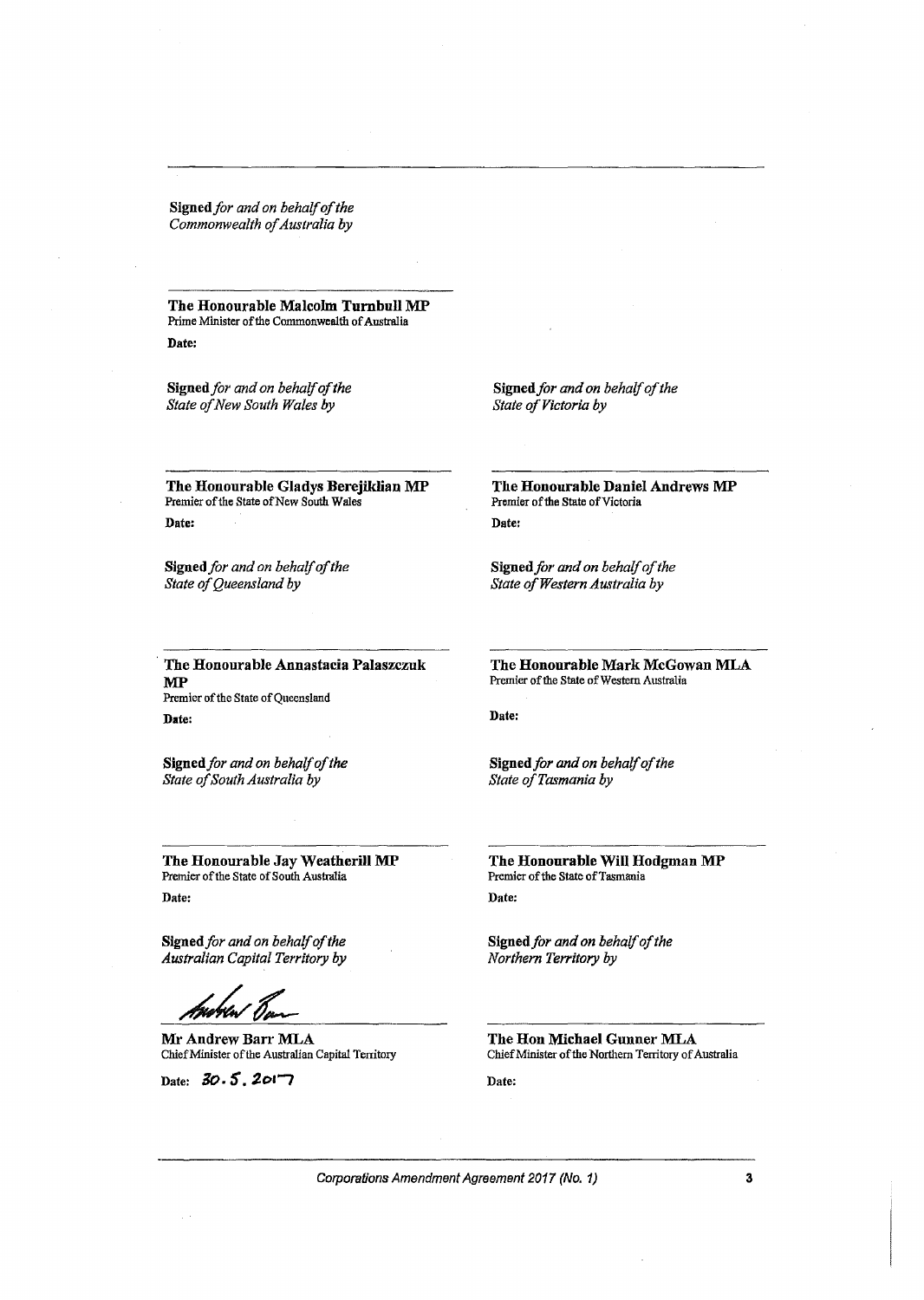Signed for and on behalf of the *Commonwealth ofAustralia by* 

Senator The Honourable James McGrath Assistant Minister to the Prime Minister of the Commonwealth of Australia

Date:  $175.17$ 

Signed for and on behalf of the *State ofNew South Wales by* 

Signed for and on behalf of the **State of Victoria by** 

The Honourable Gladys Berejildian MP Premier of the State of New South Wales Date:

Signed for and on behalf of the *State ofQueensland by* 

The Honourable Daniel Andrews MP Premier of the State of Victoria Date:

Signed *for and on behalf of the State ofWestern Australia by* 

The Honourable Annastacia Palaszczuk MP Premier of the State of Queensland

Date:

Signed *for and on behalf of the State ofSouth Australia by* 

The Honourable Jay Weatherill MP Premier of the State of South Australia Date:

Signed *for and on behalf of the Australian Capital Territory by* 

Mr Andrew Barr MLA Chief Minister of the Australian Capital Territory

Date:

The Honourable Mark McGowan MLA Premier of the State of Western Australia

Date:

Signed *for and on behalf of the State ofTasmania by* 

The Honourable Will Hodgman MP Premier of the State of Tasmania Date:

Signed *for and on behalf of the*<br>*Northern Territory by* 

**Signed** for and on behalf of the<br>Northern Territory by<br>The Hon Michael Gunner MLA

Chief Minister of the Northern Territory of Australia

Date: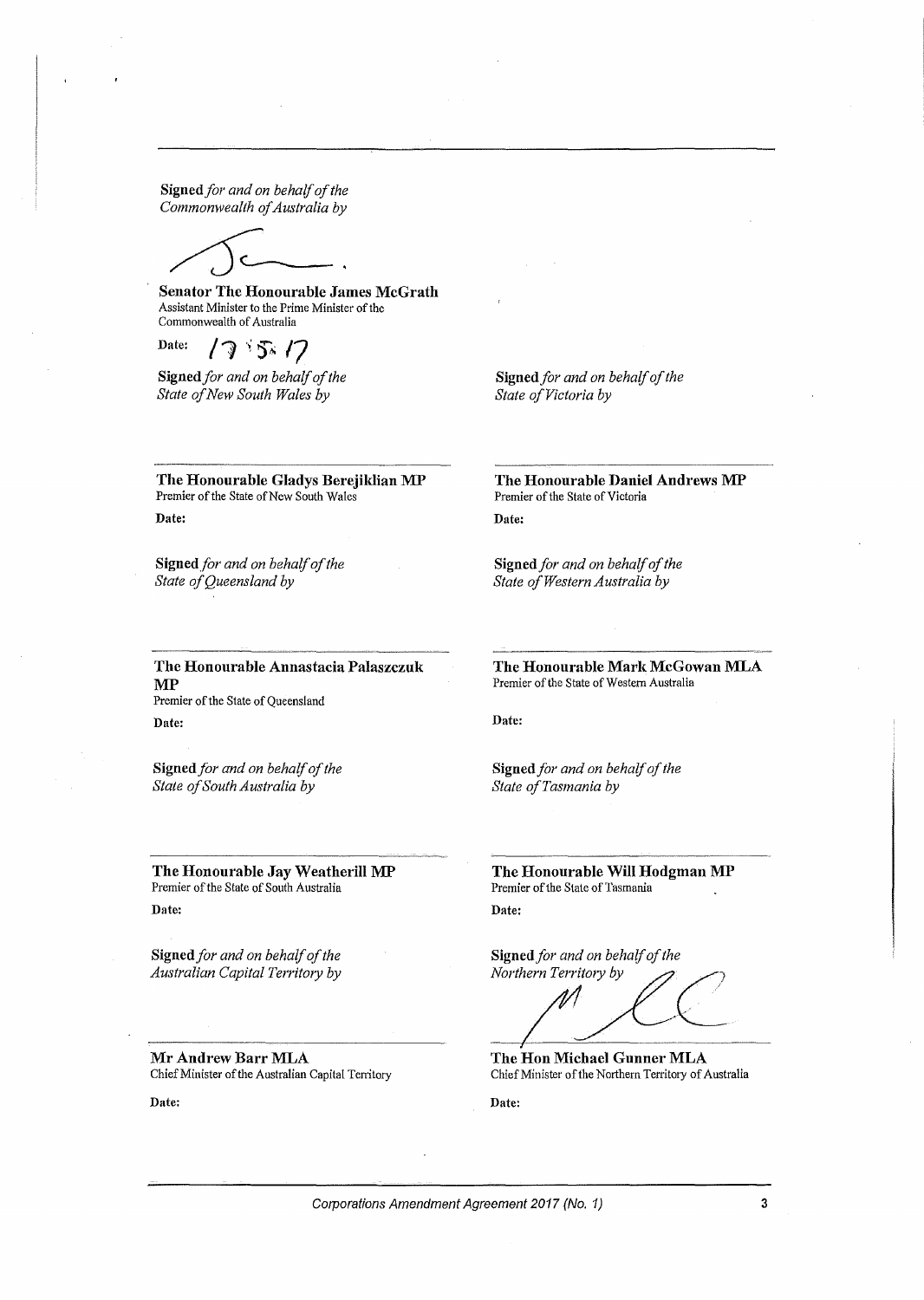# **Schedule 1 Amendments**

(section 3)

## **[1] Preamble, paragraph {4)(b)**

*omit* 

Capital Territory

*insert* 

Australian Capital Territory

#### [2] **Preamble**

*omit* 

#### AND GIVEN THAT:

- 1. the Commonwealth, the States and the Northern Territory made an agreement on 6 December 2002 about corporate regulation, called the Corporations Agreement 2002;and
- 2. the Australian Capital Territory has sought to become a member of the Ministerial Council mentioned in the Corporations Agreement 2002 and to become a party to the Corporations Agreement 2002; and
- 3. the parties to the Corporations Agreement 2002 wish to amend the Corporations Agreement 2002 to enable the Australian Capital Territory to become, from the date this amending agreement comes into operation, a member of the Ministerial Council and a party to the Corporations Agreement 2002.

#### insert

#### AND GIVEN THAT:

- 1. the Commonwealth, the States and the Northern Territory made an agreement on 6 December 2002 about corporate regulation, called the Corporations Agreement 2002; and
- 2. the parties to the Corporations Agreement 2002 amended the Corporations Agreement 2002 on 13 October 2005 to enable the Australian Capital Territory to become a member of the Ministerial Council for Corporations (now known as the Legislative and Governance Forum on Corporations) and a party to the Corporations Agreement 2002.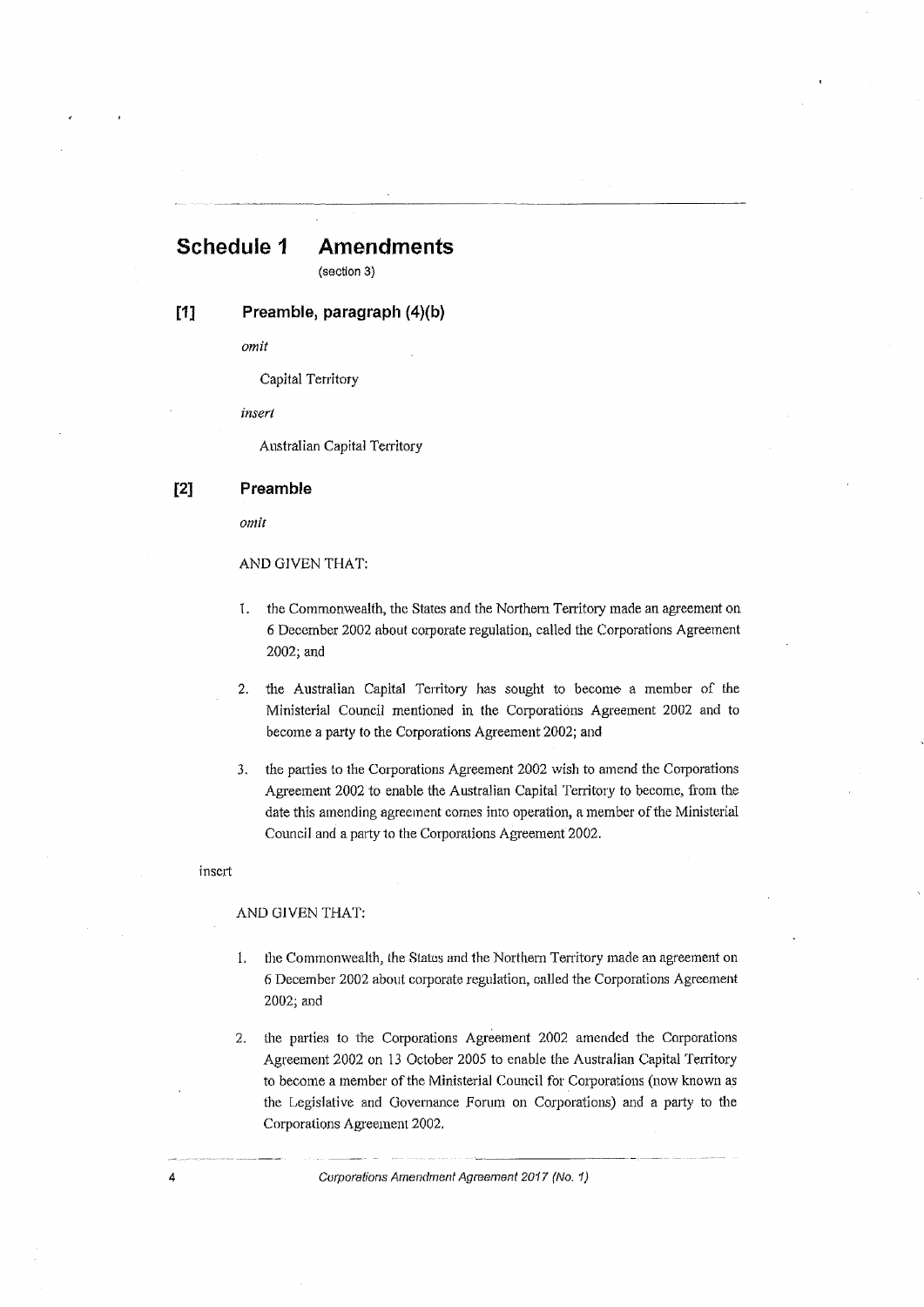#### AND GIVEN THAT:

1. the Council of Australian Governments agreed on 13 February 2011 to transition from the Ministerial Council for Corporations to *the* Legislative and Govemance Forum on Corporations.

#### [3] Subclause 102(1), definition of 'CAC'

*omit* 

#### [4] Subclause 102(1), definition of 'Commonwealth Minister'

#### *substitute*

'Commonwealth Min:ister' means a member of the Forum who represents the Commonwealth, and includes a Minister who is acting as a member of the Fonun in place of that member;

#### [5] Subclause 102(1), definition of 'Consumer Price Index'

*omit* 

#### [6] Subclause 102(1}, after definition of 'financial year'

*insert* 

'Forum' means the Legislative and Governance Forum on Corporations, formerly known as the Ministerial Council for Corporations, established by the Corporations Agreement and continued by this Agreement;

#### [71 Subclause 102(1}, after definition of 'Heads of Agreement'

#### *insert*

'Intergovernmental Agreement for Business Names' means the agreement of that title dated 2 July 2009 between the Governments of the Commonwealth, the States and the Territories;

### [8] Subclause 102(1), definition of 'Minister'

*after 'Minister ofState' insert* 

(including a Parliamentary Secretary)

[9] Subclause 102(1 ), definition of 'Ministerial Council'

*omit*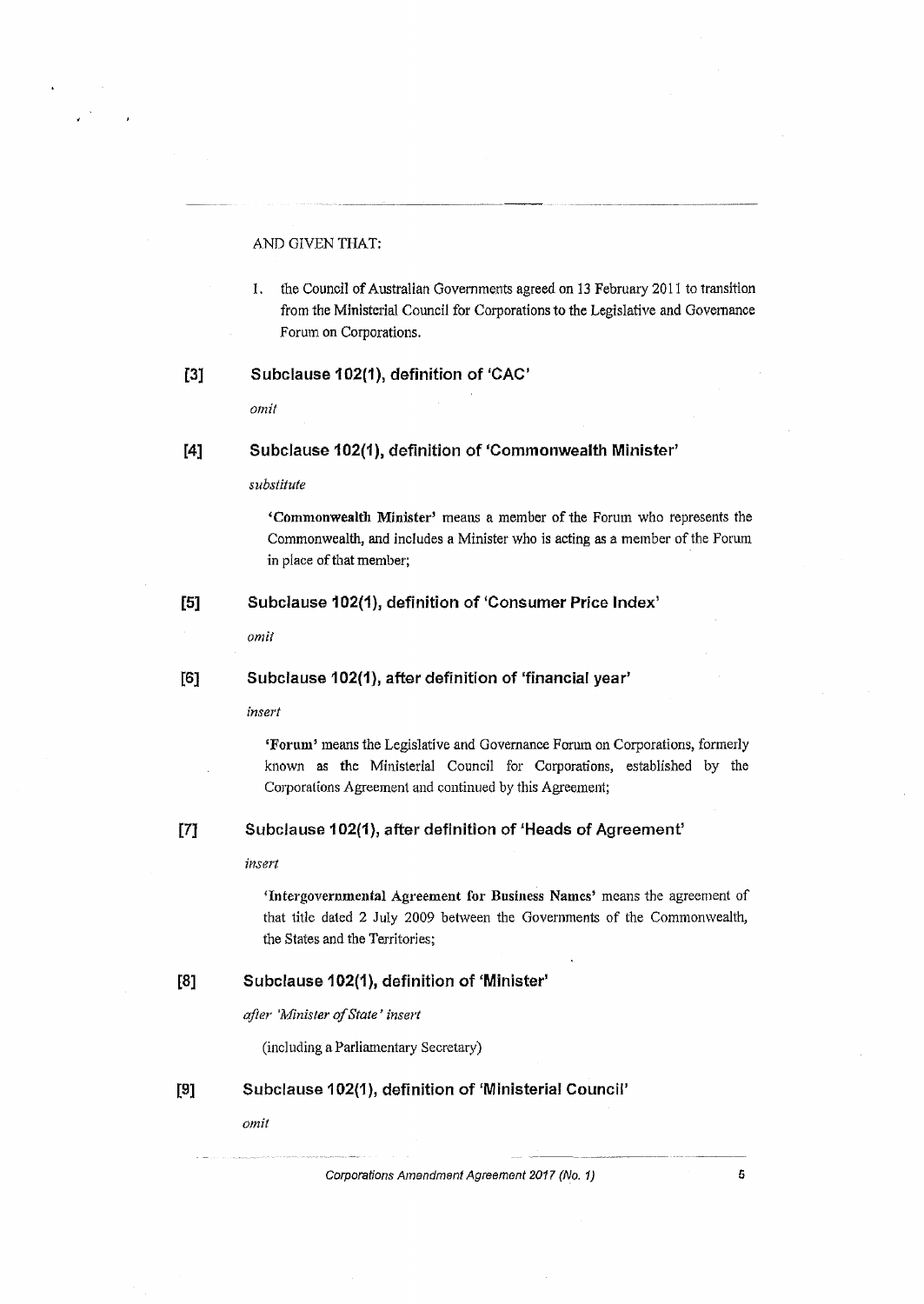#### **[1 O] Subclause 102(1 ), after definition of 'Minister'**

*insert* 

**'National Credit Law Agreement 2009'** means the agreement of that title dated 7 December 2009 between the Governments of the Commonwealth, the States and the Territories;

------•~uµ - -----~~

#### **[11] Subclause 102(1), definition of 'national law', paragraph (c)**

*substitute* 

(c) the *Corporations (Compensation Arrangements Levies) Act 2001, Corporations (National Guarantee Fund Levies) Act 2001, Corporations (Fees) Act 2001, Corporations (Review Fees) Act 2003;* 

#### **[12] Part 4, heading**

*substitute* 

#### **Part 4 - Forum**

#### **[13] Clauses 401 and 402**

*substitute* 

#### **Continuation of Forum**

401. The Council of Commonwealth, State and Territory Ministers established by the Corporations Agreement, and formerly known as the Ministerial Council for Corporations, continues under this Agreement as the Legislative and Governance Forum on Corporations.

#### **Membership**

402. (1) The Forum consists of the Minister or Ministers representing each party.

(2) Each member must be a Minister with responsibility for matters relating to corporations or business names or consumer credit wi111in the jurisdiction of the party that member represents.

(3) If a party to this Agreement is represented by more than one Minister, the party must nominate one Minister as the lead member representing the party.

<sup>~</sup>-------· --- -·-··---·~-------- ·-~-~·--·-··-··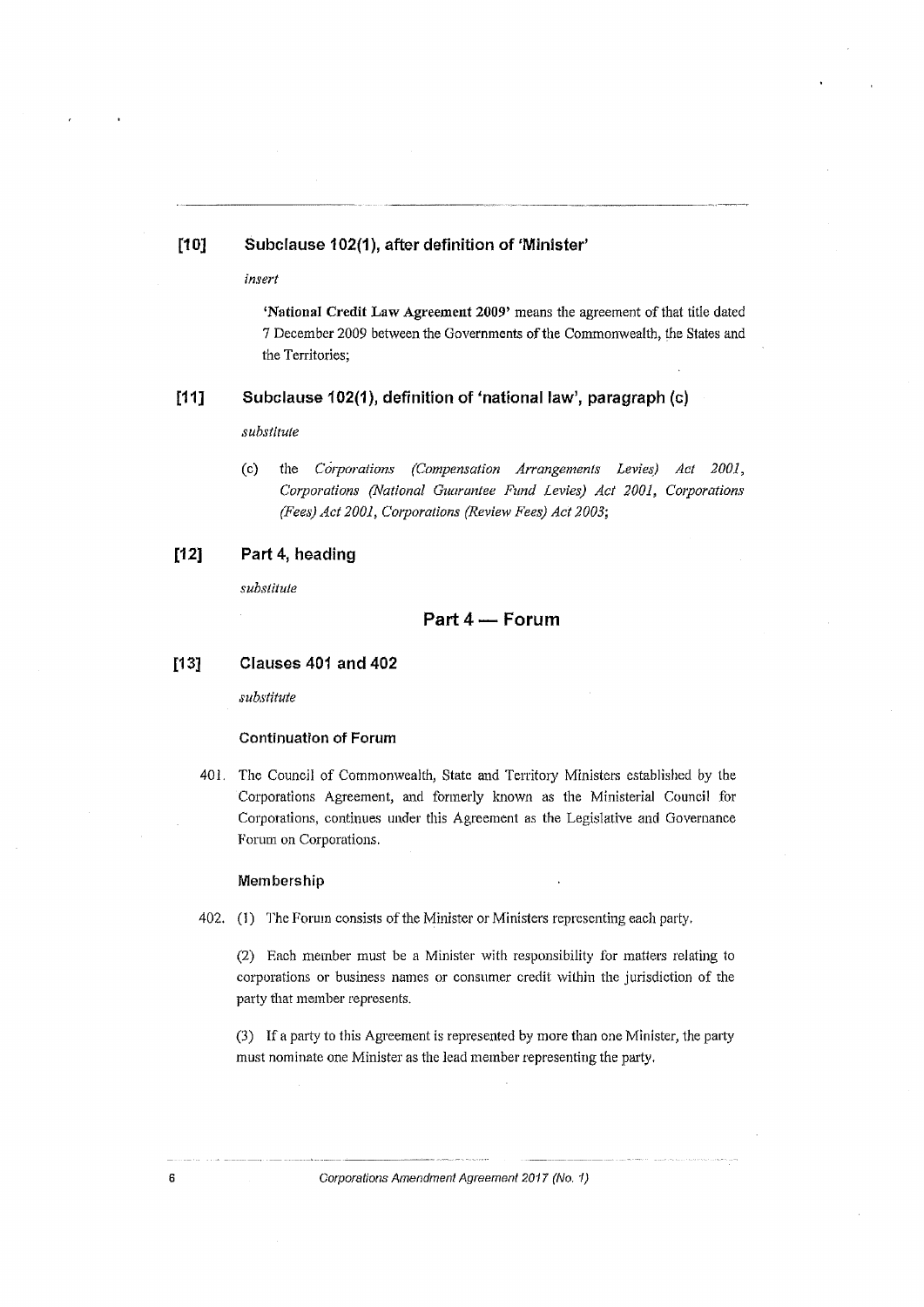### **[14] Paragraph 403(4)(a)**

*omit* 

clause

*insert* 

subclause

### **[15] Clause 406**

*substitute* 

#### **Functions**

406. The Forum has the functions conferred on it by:

- (a) this Agreement; and
- (b) the National Credit Law Agreement 2009; and

(c) the Jntergovernrnental Agreement for Business Names.

### **[1 G] Subclauses 407(1)**

*omit* 

3 times

*insert* 

once

### **[17] Subclause 407(2)**

*subsiitute* 

407. (2) Meetings of the Forum may be held using any technological means agreed to by all parties.

### **£18] Clauses 408, 409, 410 and 411**

*substitute* 

**Quorum** 

408. There is a quorum for a meeting of the Forum if there are Ministers representing the Commonwealth and at least 4 other parties.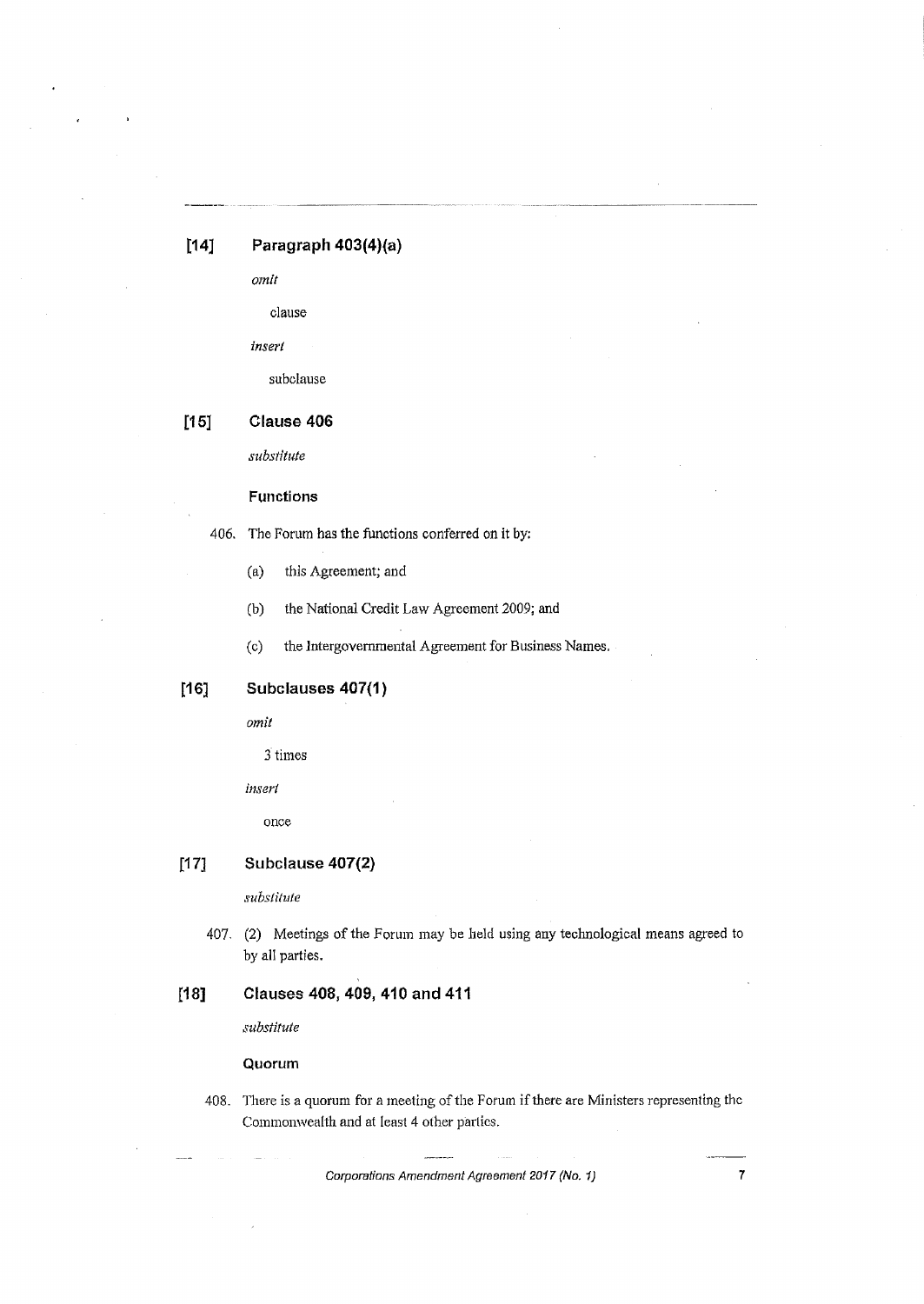#### **Chairperson**

409. The Commonwealth Minister, or lead Commonwealth Minister if there is one, is the Chairperson of the Forum.

#### **Voting**

- 410. (1) The Forum should seek to make decisions on the basis of consensus wherever possible.
	- (2) Except as provided in subclauses  $507(2)$ ,  $508(2)$ ,  $509(3)$  and  $511(4)$ :
		- (a) a resolution will be carried by the Forum if a majority of the votes cast on the resolution are in favour of it; and
		- (b) each party has one vote; and
		- (c) the Chairperson does not have a casting vote.

(3) If a party is represented by more than one Minister, then that party is to ensure that its members submit a single vote for that party. 1n the event that multiple votes are submitted by one party, the vote of the lead member shall be treated as the vote of that parly.

#### **Voting out of meetings**

- 411. (1) Except for matters under clause 508, parties may vote on a matter referred to all members of the Forum, even though the Forum is not in session, and whether or not the matter has been considered at a meeting of the Forum.
	- (2) When a vote is cast by a party outside a meeting of the Forum:
		- (a) the vote should be cast at the earliest opportunity; and
		- (b) the vote may be cast by electronic means to the Secretary of the Forum or other recipient approved by the Forum.
	- (3) Nothing in this clause affects or is affected by clause 412.

### **[19] Paragraph 412(3}(b)**

*omit* 

determine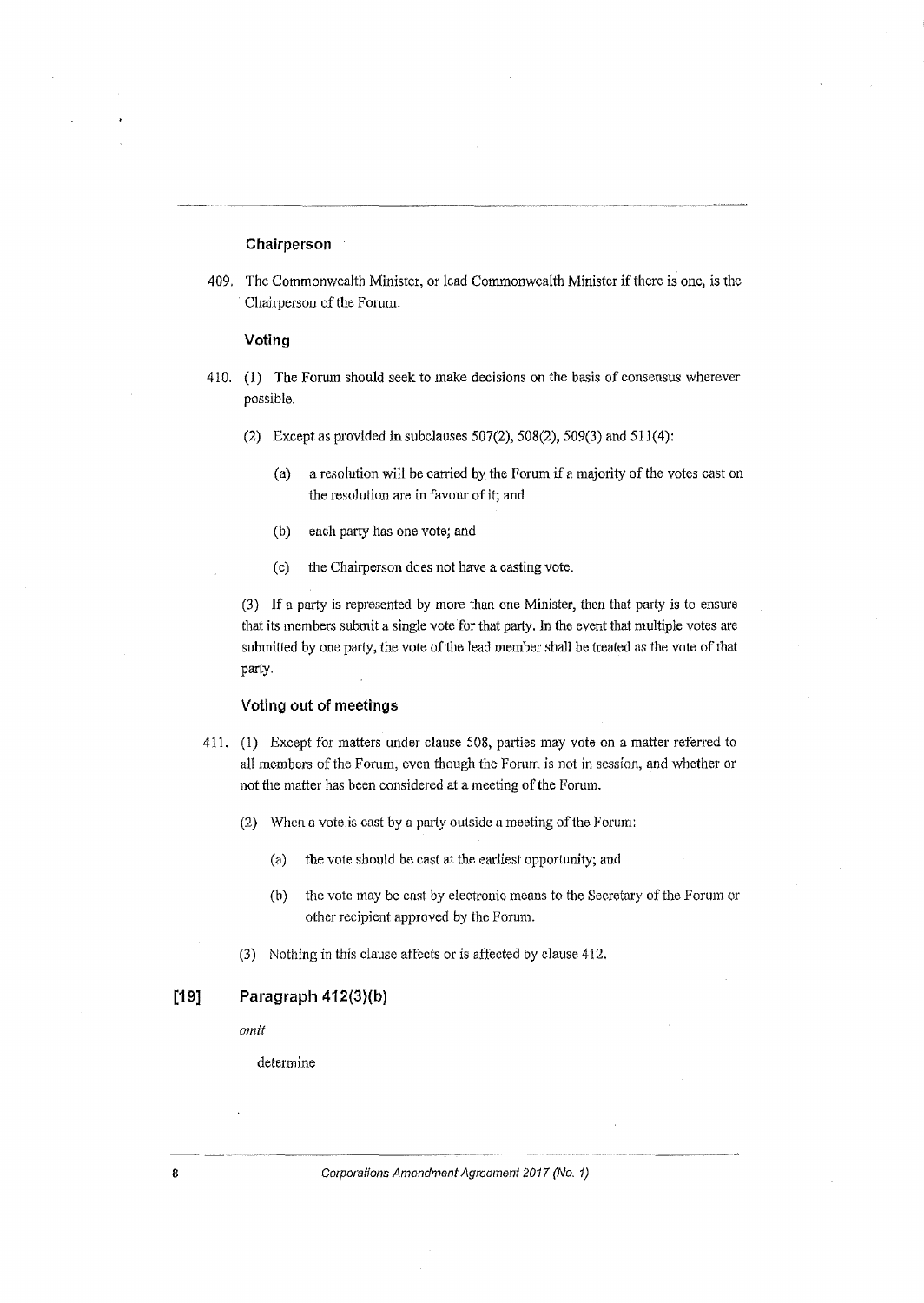#### *insert*

decide

### **[20] Paragraph 412(3)(c)**

*substitute* 

(c) the vote may be cast by electronic means to the Secretary ofthe Forum or other recipient approved by the Forum.

#### **[21] Subclauses 413(2) and (3)**

omit

the Commonwealth Minister

*insert* 

the Chairperson

#### **[22] Paragraph 507(1** )(e)

*omit* 

subclause (3)

*insert* 

subclause (4)

#### **[23] Paragraphs 507(1)(h) and (i)**

*substitute* 

- (h) a tax imposed under the *Corporations (Compensation Arrangements Levies) Act 2001, Corporations (National Guarantee Fund Levies) Act 2001, Corporations (Fees) Act 2001, Corporations (Review Fees) Act 2003;* and
- (i) the preservation of the operation of a State or Territory law in accordance with subclause 515(1); and
- G) an amendment which is technical or has a minor policy impact and has a low or nil regulatory impact, unless any member considers that the amendment does not meet the criteria specified in this paragraph and notifies the Secretary within 21 days of the Commonwealth consulting the Forum.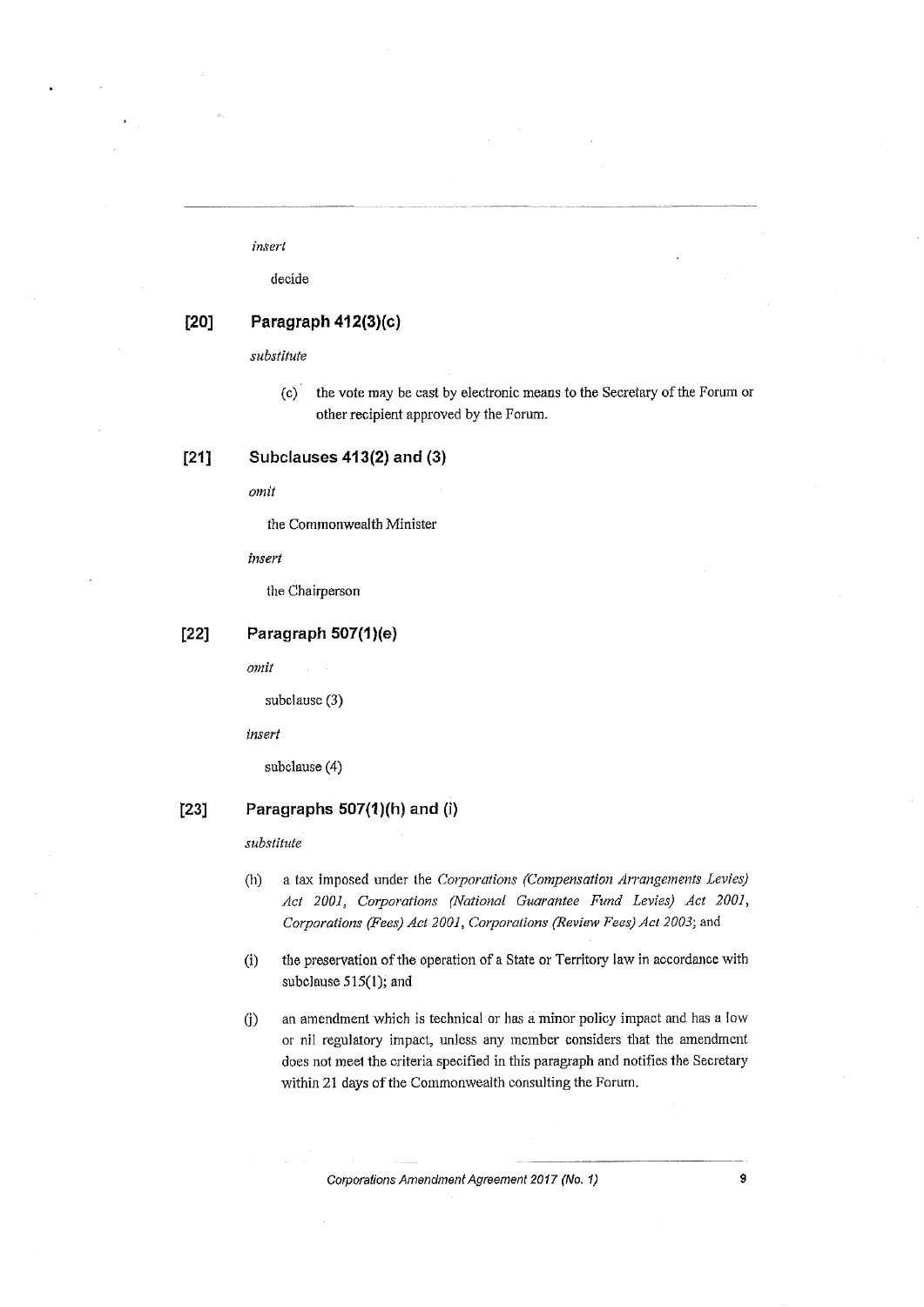### **[24] Subclause 507(2)**

*omit* 

at least 3 State or Territory Ministers (of whom at least 2 must be State Ministers)

*insert* 

at least 3 State or Territory parties (of whom at least 2 must be States)

### **[25] Paragraph 508(1)(b)**

*after 'State Ministers' insert* 

representing different parties

## **[26] Subclause 508(2}**

*omit* 

State Ministers

*insert* 

State parties

# **[27] Subelause 509(1)**

*omit* 

3 months

*insert* 

4 weeks

**[28J Subclause.509(2)** 

nm*it* 

clause

#### *insert*

subclausc

# **[29] Subclause 509(3)**

*substitute*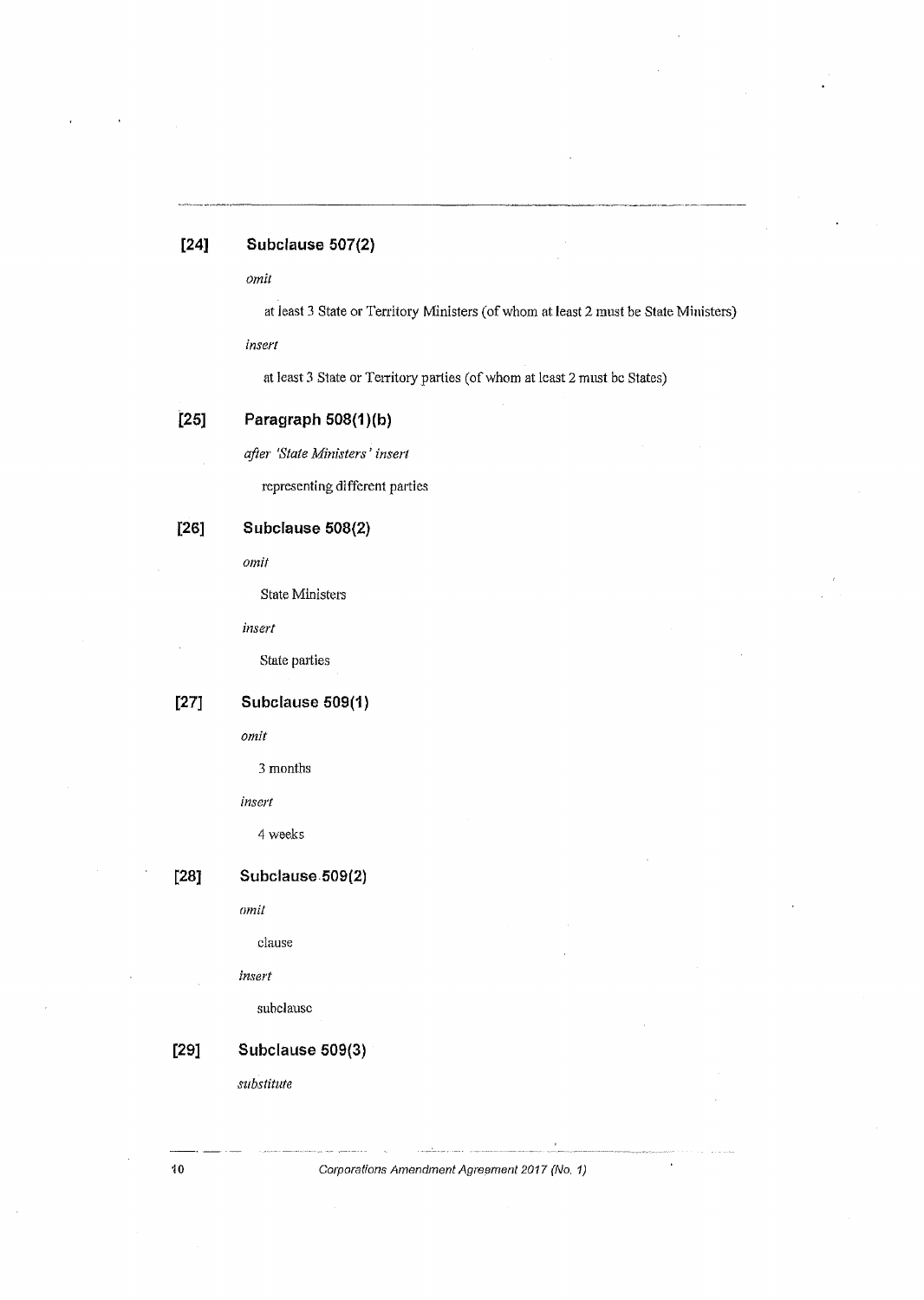- (3) If the Bill is one referred to in subclause  $507(2)$ :
	- (a) the Commonwealth may shorten or dispense with the period of exposure, but only with the approval of at least 3 State or Territory parties (of whom at 1east2 must be States); and

---·---

(b) the Commonwealth will extend the period of exposure to a period not exceeding 3 months upon the request of at least 3 State or Territory parties (ofwhom at least 2 must be States). The Secretary must be notified of the requests within 21 days of the Commonwealth consulting the Forum.

#### **[30J Subclauses 510(1) and 511(1) and (2)**

*omit each mention of* 

clause

*insert* 

subclause

**[31] Subclause 511(1)** 

*after 'required' insert* 

by this Agreement

**[32] Subclause 511(3)** 

*omit* 

#### **[33] Subclause 511 (4)**

*substitute* 

- (4) If the regulation is one referred to in subclause  $507(2)$  and is not covered by subclause 511(2), the Commonwealth will expose the regulation for public comment for at least 4 weeks unless:
	- (a) the Commonwealth shortens or dispenses with the period of exposure, but it may only do so with the approval of at least 3 State or Territory parties (of whom at least 2 must be States); or
	- (b) the Commonwealth extends the period of exposure to a period not exceeding 3 months, which it will do upon the request of at least 3 State or Territory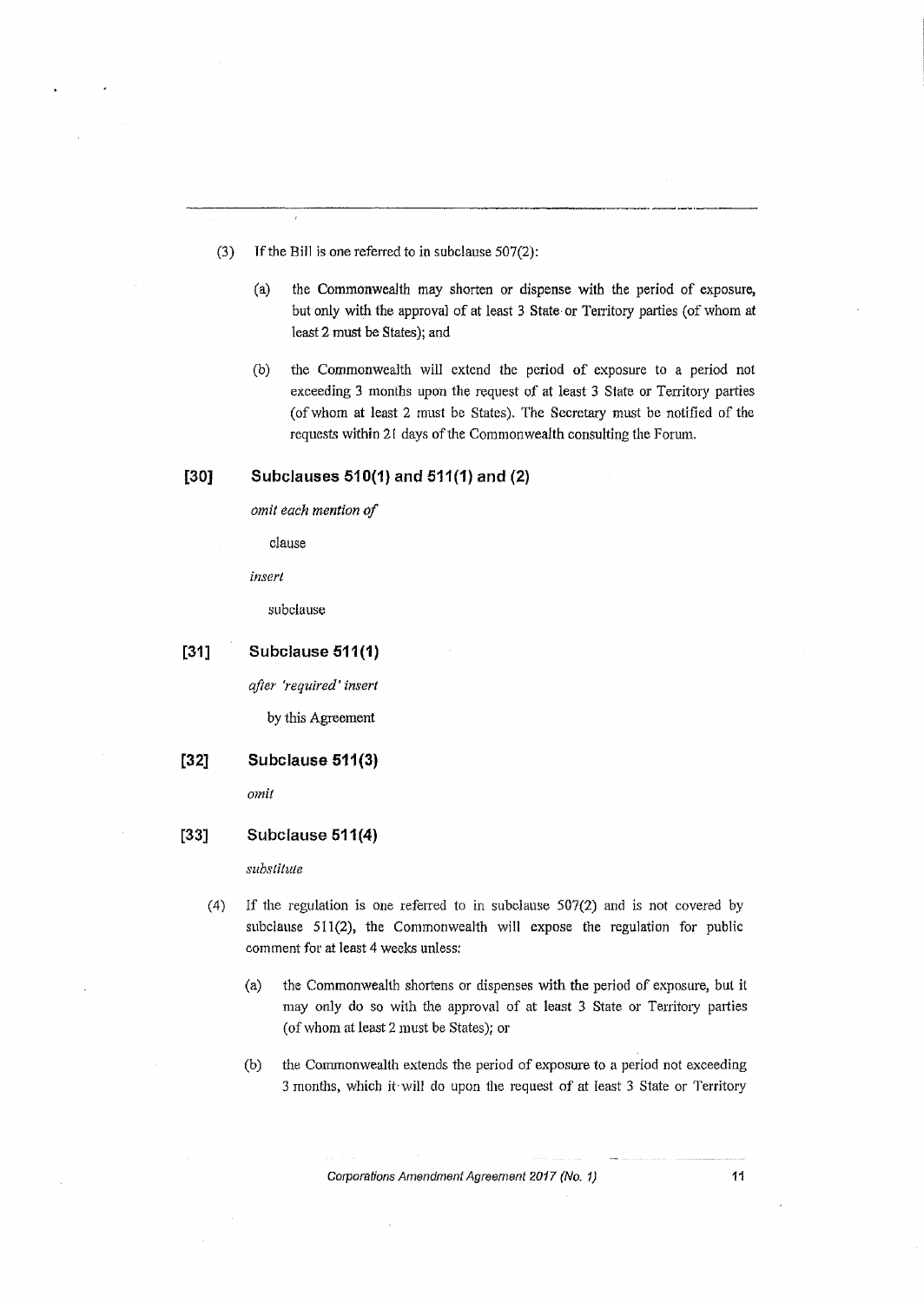parties (of whom at least 2 must be States). The Secretary must be notified of the requests within 21 days of the Commonwealth consulting the Forum.

## **[34] Clause 516, heading**

*substitute* 

### **Commonwealth to notify Forum of other legislation**

### **[35] Subclause 516(1}**

*omit* 

Capital Territory

*insert* 

Australian Capital Territory

# **[36] Paragraph 517(1)**

*omit* 

clause 506(1)

*insert* 

subclause 506(1)

# **[37] Paragraphs 517(6)(a)**

*omit* 

clause

*insert* 

subclause

## **[38] Paragraphs 517(6)(b) and** (c}

*omit* 

clause 507(2)

*insert* 

subclause 507(2)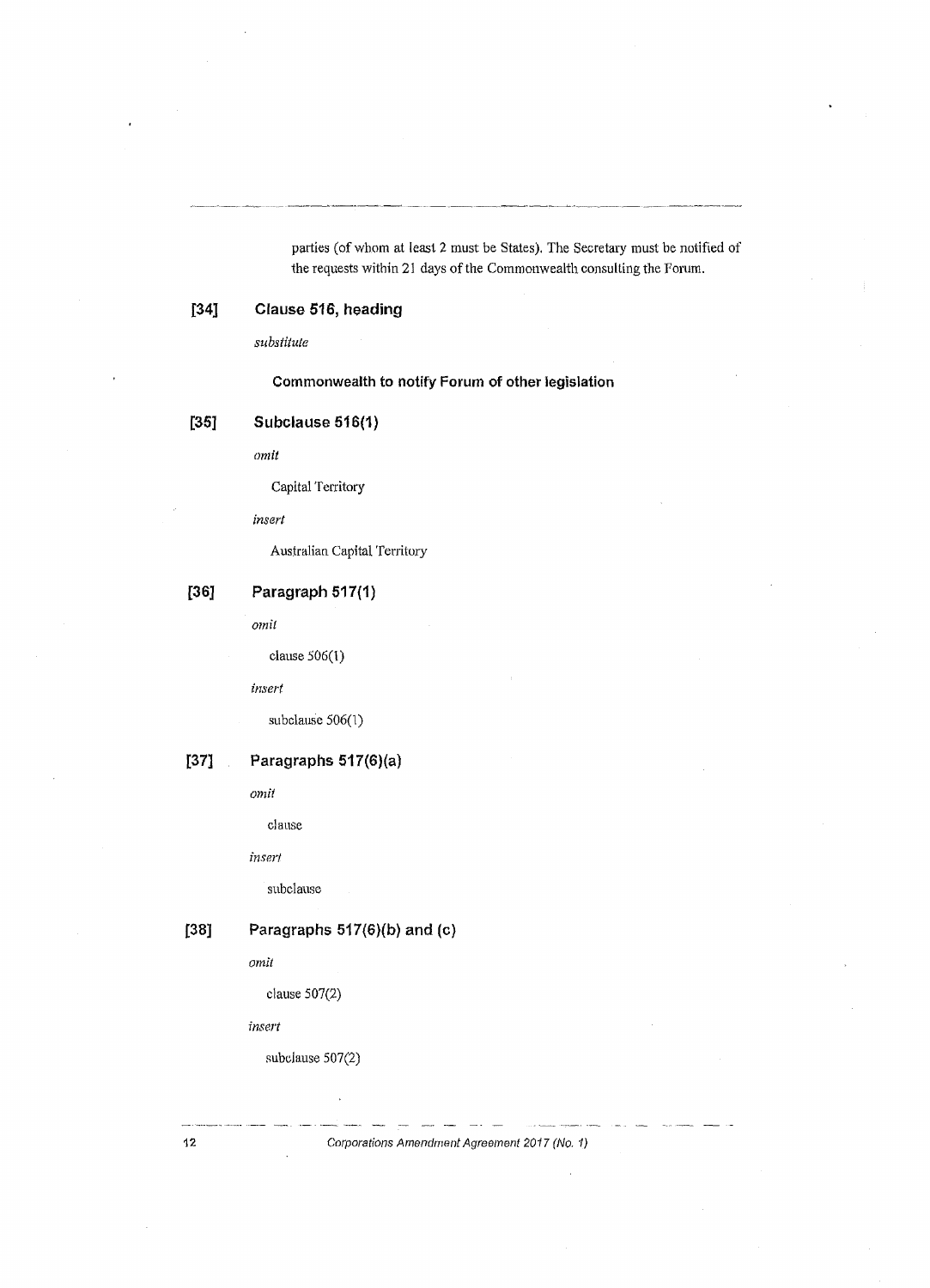# **[39] Subclause 518(2)**

*omit* 

Commonwealth Minister

*insert* 

Chairperson

## **[40] Subclause 520(4)(a) and (b)**

*after 'State Ministers' insert* 

representing different parties

### **[41] Subclause 602(2)**

*omit* 

Business Centres

*insert* 

Service Centres

## **[42] Subclause 602(4)**

*omit* 

## **[43] Subclause 603(1)**

*omit* 

Business Centres

*insert* 

Service Centres

# **[44] Subclause 607(1)**

*omit* 

the Territory

*insert* 

the Northern Territory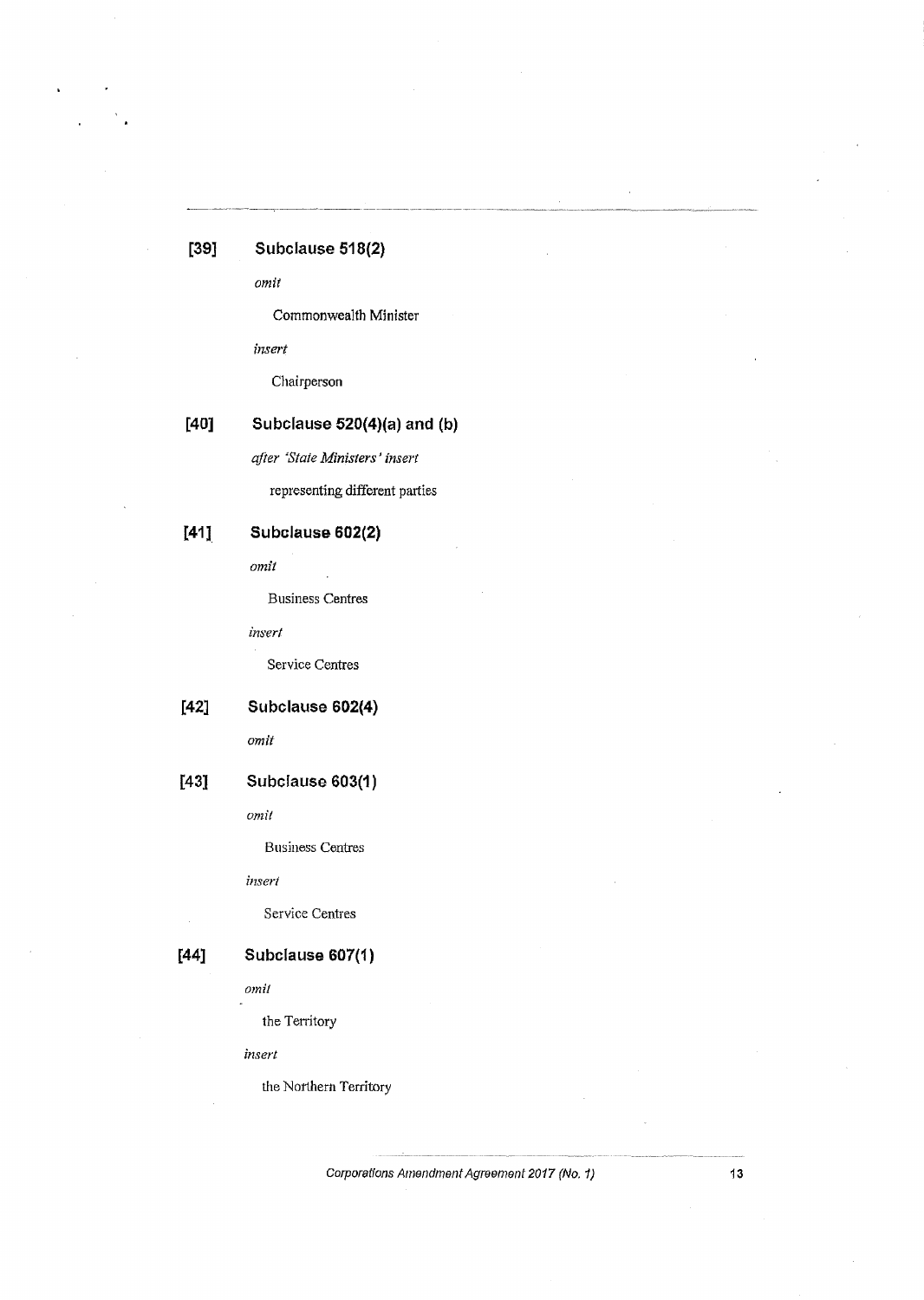# **[45] Subclauses 607(1) and (3)**

*omit* 

Business Centre

*insert* 

Service Centre

### **[46] Part 7, including heading**

*omit* 

## **[47] Clause 803, including heading**

*omit* 

## **[48] Paragraph 804(1)(a)**

*omit* 

clauses 802 and 803

*insert* 

clause 802

# **[49] Paragraph 804(1)(b)**

*omit* 

clauses 802(4)(b) and 803(2)(b)

*insert* 

paragraph  $802(4)(b)$ 

# **[50] Subclause 902{1)**

*omit* 

agreement

*insert* 

Agreement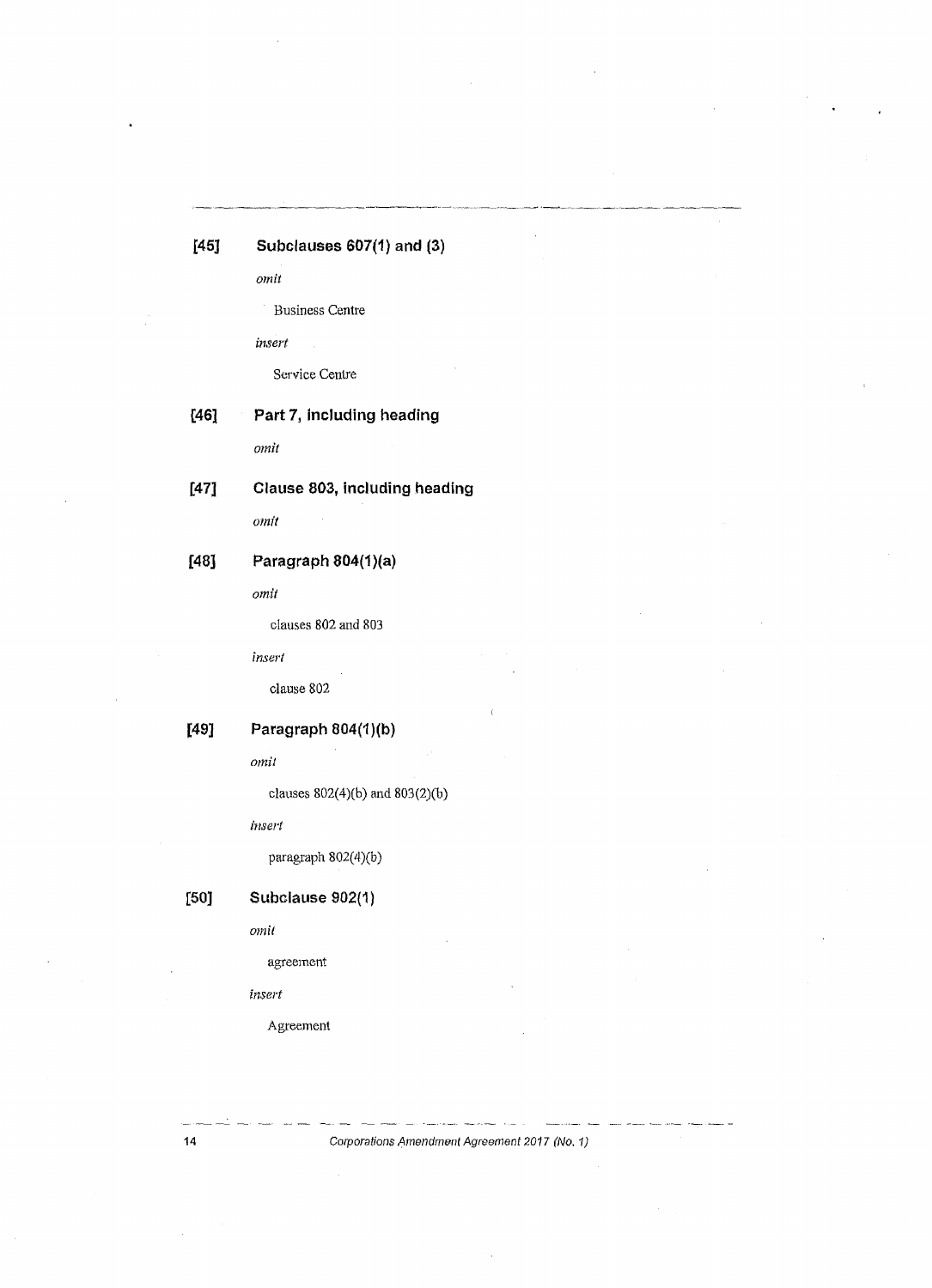#### [51] **Clauses 1003to1006, including headings**

*omit* 

### **[52] Further amendments - Ministerial Council**

*The followfng clauses are amended by omitting each mention of*Ministerial Council *or* Council, *as the case may be, and inserting* Forum:

(a) subclause· 102(1), definitions of 'State Minister' and 'Territory Minister'

--·-·-~·---··-

- (b) subclause 302(2)
- (c) subclauses 403(1), (2) and (3)
- (d) paragraph 403(4)(a)
- (e) subclauses  $404(1)$  and  $(3)$
- (f) subclauses  $405(1)$ ,  $(2)$  and  $(3)$
- $(g)$  subclauses  $407(1)$  and  $(3)$
- (h) subclauses  $412(1)$ ,  $(2)$  and  $(4)$
- (i) paragraph  $412(3)(b)$
- (j) subclauses  $413(1)$ ,  $(2)$  and  $(3)$
- (k) clause 414
- (J) clause 501
- (m) subclauses 503(1) and (2)
- (n) paragraph  $505(1)(c)$
- (o) subclause 505(3)
- $(p)$  subclause 506(1)
- $(g)$  subclause  $507(1)$
- $(r)$  paragraph 507(1)(g)
- (s) paragraphs 508(1)(a) and (b)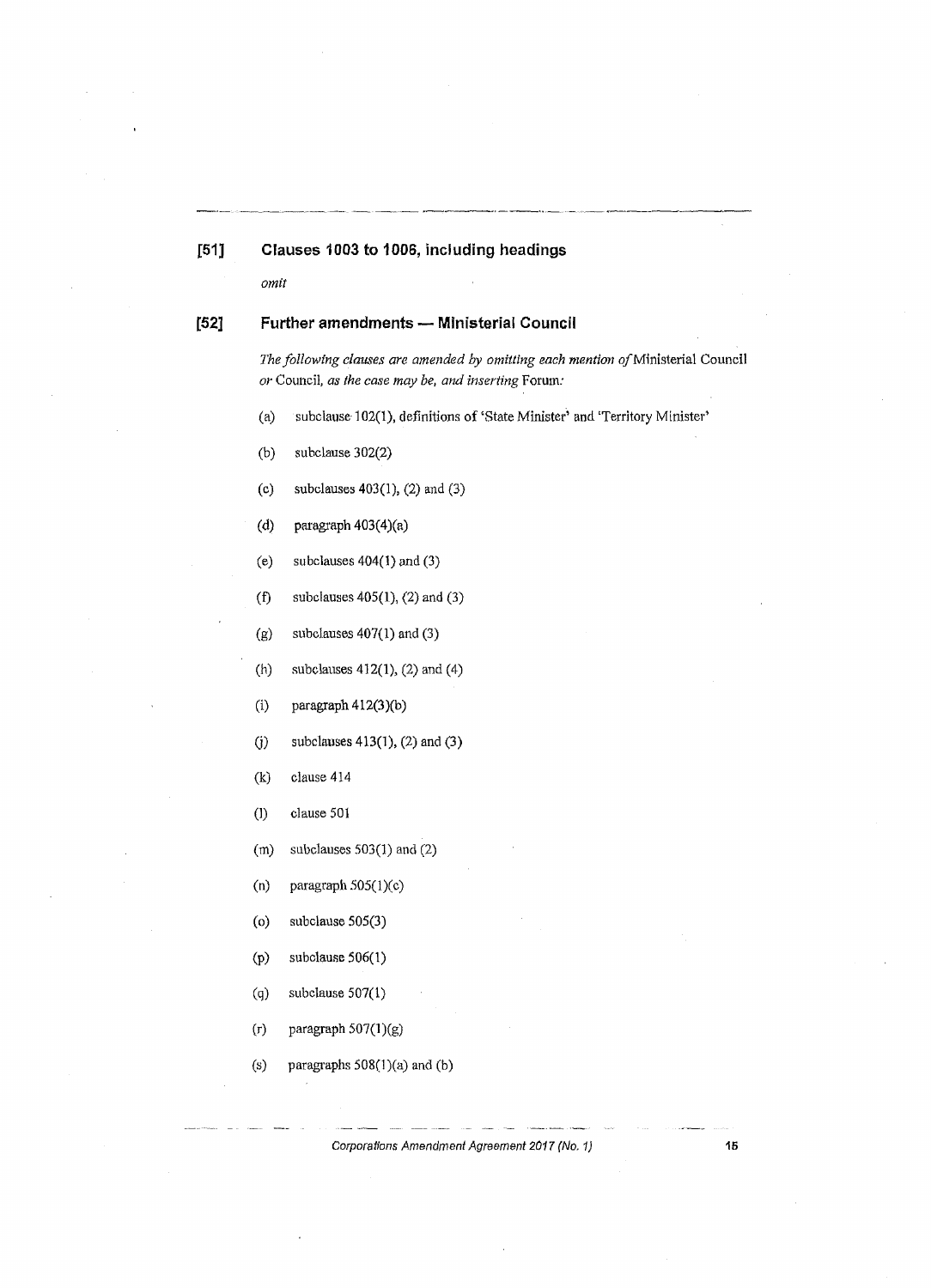- (t) subclause 509(2)
- (u) subclauses 510(1) and (2)
- (v) subclause 511(2)
- (w) paragraphs 514(3)(a) and (b)
- (x) subclauses 514(4) to (9)
- (y) subclauses 515(2) and (3)
- (z) subclauses 516(1) to (6)
- (za) subclauses 517(2), (3) and (5)
- (zb) paragraph 517(6)(c)
- (zc) subclause 518(2)
- (zd) subclauses  $519(1)$  and  $(2)$
- (ze) subclause 601(1)
- (zf) subclauses 603(4) and (5)
- (zg) subclause 605(1)
- (zh) subclause 606(1)
- (zi) subclause 902(2)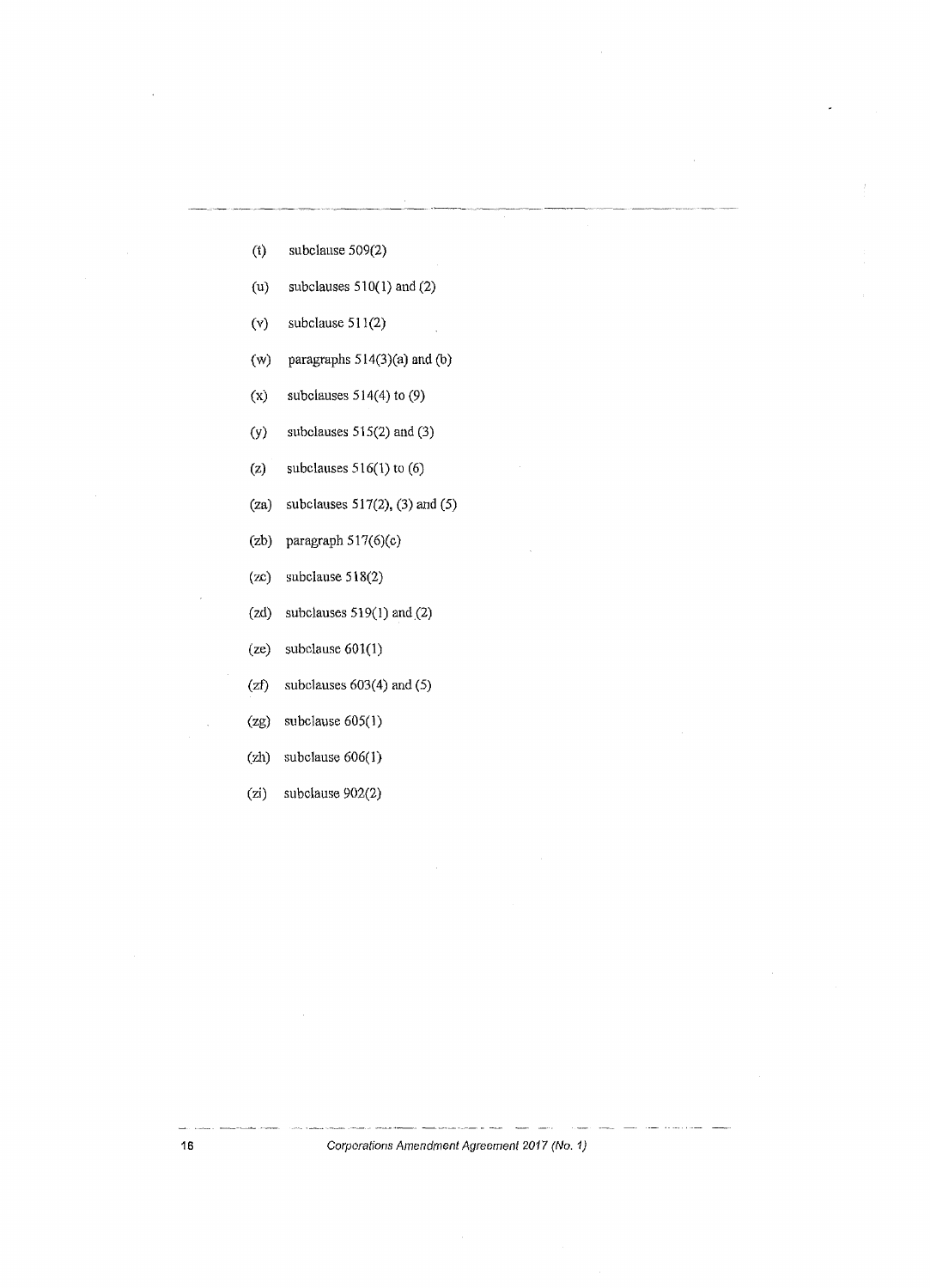# **Schedule 2 Amendments relating to concessional access to records**

(section 4)

#### **[1] Clause 608**

*substitute* 

608. (1) The Commission will maintain its national companies database and a document imaging system.

(2) The Commission will provide to each referring State and each Territory concessional electronic access to its public national companies database and free access to the documents stored on its document imaging system, according to tenns agreed to by all parties.

 $(a)$  The terms agreed to by all parties for the purpose of this subclause may only be amended with the agreement of all parties.

(3) The Commission will, through the national companies database, maintain and progressively enhance existing levels of data related service in each referring State and in each Territory.

(4) The Commission will provide to each referring State and each Territory free certification of documents produced by its public national companies database where necessary.

(5) If a State or Territory has transferred microfiche companies records to the Commission, that State or Territory will be entitled to free access to those microfiche records.

#### Corporations Amendment Agreement 2017 (No. 1) 17

. . . . .